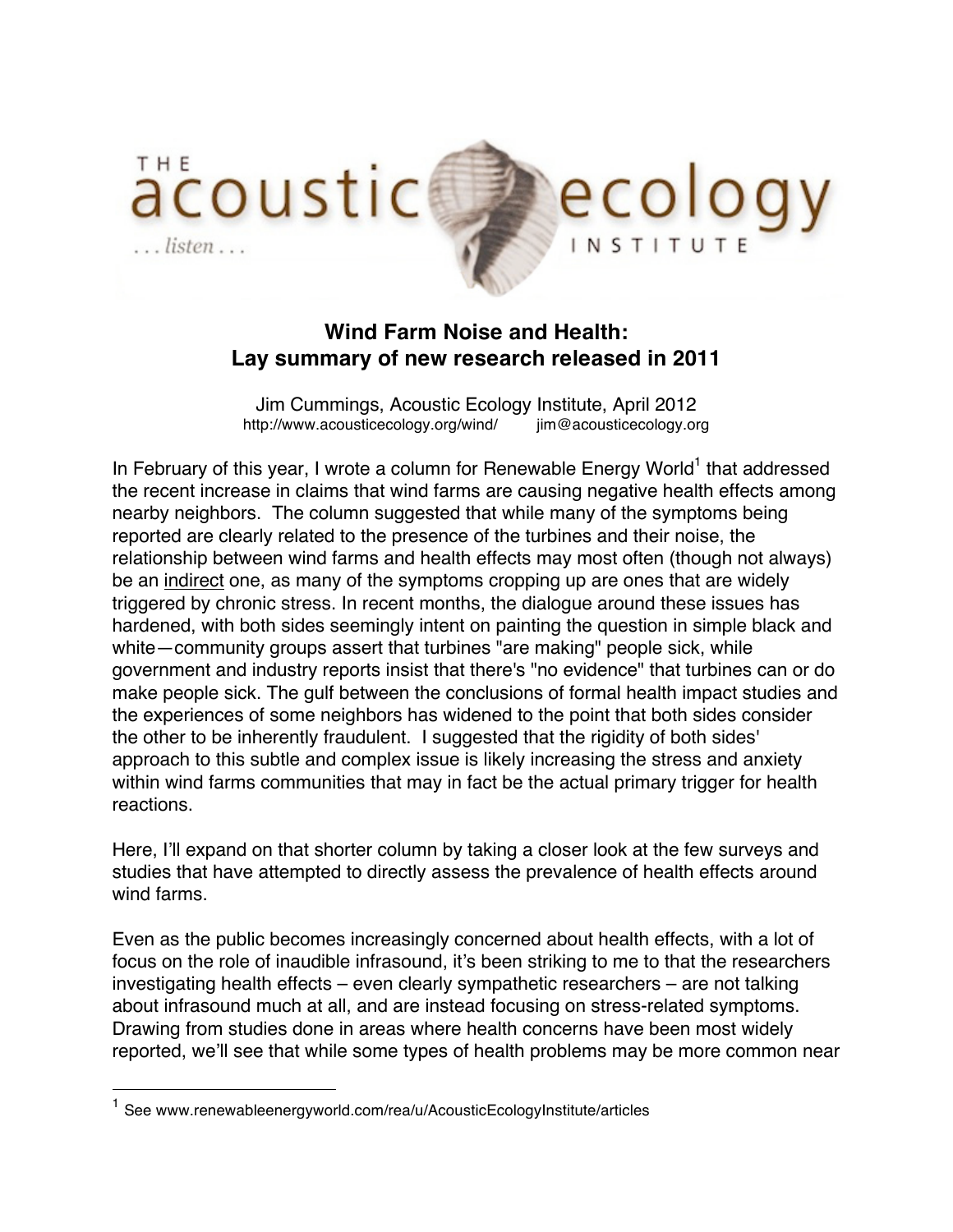wind farms, most of the studies find little difference in overall health based on proximity to turbines.

And, where health effects are reported (primarily sleep disruption and stress-related symptoms), those who have been most diligent and open in assessing community responses estimate that health problems (whether direct or indirect) appear to crop up in no more than 5-15% of those living nearest; this is a surprisingly small number, considering the central role health effects has taken in the public perception and debate about new wind farms. While we shouldn't discount the impact on these people, it appears that fears of widespread health impacts may be misplaced. Though impacts on even a few, whether direct or indirect, are certainly a valid consideration in making wind farm siting decisions, it's helpful to have a clearer picture of how widespread the issue may be.

Just last week, a news report<sup>2</sup> about a public presentation by Carmen Krogh of Ontario's Society for Wind Vigilance, one of the major voices in the health-effects debate, starkly illustrated the disconnect between public fear and the message actually coming from the voices of caution. I was struck to see that even as "the main concern" of the audience was the invisible dangers of infrasound and stray voltage, Krogh "focused on the stress affects of exposure and clinical annoyance. ʻWe find that the number one complaint that people come forward with is sleep disturbance,' she explained to the crowd." While including the audience's concerns in her assessment of five contributing factors, "Out of the five causes, Krogh focused on amplitude modulation (or the "swooshing" sounds) and audible low frequency..." As you'll read here, this is no anomaly; nearly all the sympathetic experts have a similarly grounded focus on audible noise, sleep disruption, and stress. While some researchers continue to investigate questions around infrasound levels and perception $^3$ , the public focus on infrasound as a primary or central contributor to reported health issues is not reflected in the actual findings of those studying the issues most diligently.

With this in mind, I hope that this detailed look at recent papers on health effects near wind farms will help to clarify the scope of the issue, and to provide useful context for decision-makers who are struggling to make sense of the complex and contradictory information that advocates on both sides of the issue present to them.

### **Investigating the health questions**

Increasing public concern about health impacts has spurred a slew of reports over the

 <sup>2</sup> See http://www.shorelinebeacon.com/ArticleDisplay.aspx?e=3515675

 $3$  For more on this, see AEI's recent overview of research on low frequency noise and infrasound at http://aeinews.org/archives/1711 The most interesting work is looking at rapid pulsing of low frequency and infrasonic sound, and the question of whether they be more perceptible than human perception curves generated using pure tones may suggest.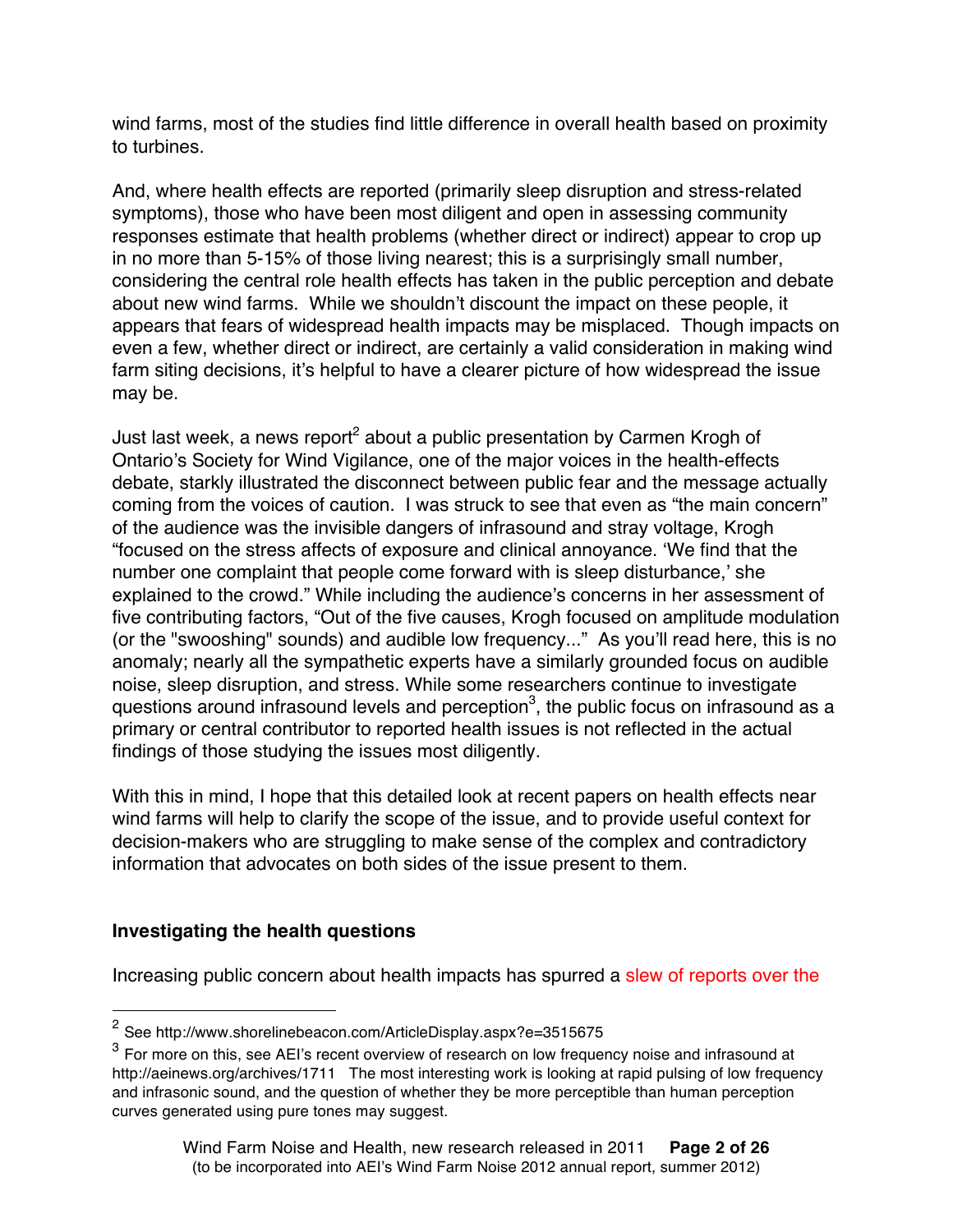last three years from government entities and industry trade associations. Most of the official health impact studies have actually been literature reviews of previous research on noise from many sources, and have focused on questions such as whether inaudible infrasound around wind farms is strong enough to cause a direct physical reaction in neighbors (and just in case you've been out of the loop: they universally find that it's not). I will not be summarizing these reports here; they've all been summarized previously by AEI<sup>4</sup>, and as just mentioned, they generally steer clear of attempting to assess actual reported health effects, preferring to stay in the presumably more objective realm of published studies relating to noise and health in general. To the degree that they include studies of on-the-ground responses to wind turbines, they tend to note that the early studies are limited by relatively small sample sizes, which is true. Still, we need to start somewhere, and as in most inquiries, the first investigations will tend to be smaller and more tentative. In any case, the omission of detailed analyses of these literature reviews should not be viewed as an attempt to skew the evidence presented here, since AEI has covered them in depth, affirming their value while also noting their limitations.

Meanwhile, a few acousticians and epidemiologists have begun taking a look at what is occurring in communities where health impacts are being reported, and this paper will summarize the recent findings of these attempts to dig into actual community responses. It should be noted that a few governmental entities, including the nation of Japan<sup>5</sup> and the Province of Ontario<sup>6</sup>, have initiated larger scale studies that will likely provide more comprehensive and statistically robust results over the next few years. But for now, we do have several worthwhile papers that examine actual reported health effects that can begin to help us move beyond the current quagmire.

Not too surprisingly, we'll discover that what these researchers are finding contradicts both the "all is well" literature survey findings, as well as the fear that worst-case scenarios – being driven from homes by lack of sleep, headaches, kids struggling in school – are likely to occur. Rather, these studies take us beyond the cartoons of sunshine and disaster, and drop us right down into an uncomfortably murky zone in which the answers are no longer presented in easily-understood black and white, but rather in harder-to-decipher shades of grey.

The bottom line appears to be that this first wave of research, undertaken by relatively cautionary and empathetic researchers, is finding that just a small proportion of nearby residents are reporting actual health impacts, though far more report degradation of the overall quality of life and sense of place. These studies use a diverse range of approaches and criteria, so can't all be directly compared, or compiled to suggest global

 <sup>4</sup> See http://aeinews.org/archives/584 (AWEA/CanWEA), http://aeinews.org/archives/915 and http://aeinews.org/archives/937 (Ontario MOE), http://aeinews.org/archives/1750 (Oregon Health Authority), http://aeinews.org/archives/1782 (Massachusetts)

<sup>5</sup> See http://aeinews.org/archives/644

<sup>6</sup> See http://aeinews.org/archives/1862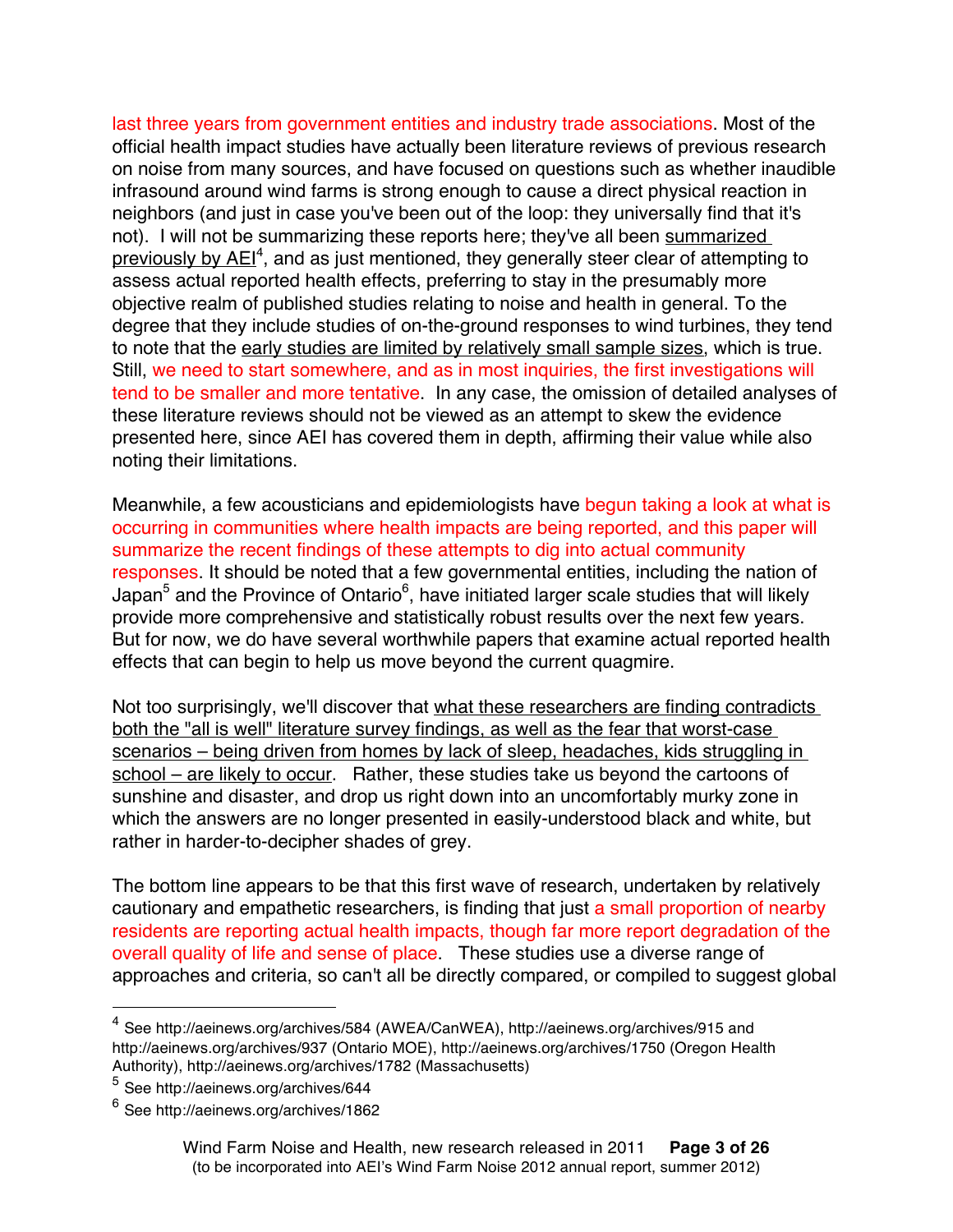patterns, but each of them offers a clear window into particular communities' responses to wind farms in their vicinity. As noted earlier, while all of the papers reviewed here come from researchers with much interest in and empathy for reports from affected neighbors, none of them propose inaudible infrasound as a central factor in health effects; the first four papers all focus on stress and sleep factors, and the last two, while including infrasound in their discussions, focus mostly on other factors (one on preexisting risk factors, and the other on pulses in the dBG level, which includes substantial audible low-frequency sound as well as infrasound).

#### **Seeking a clear path through murky ground**

In the face of the growing clamor about health impacts, taking a direct, clear look at these studies may help to local and state regulators to step out of the confusing crossfire of opinions, and to focus on the task at hand: designing siting standards that reflect the local best sense of how to balance the potential local economic and national climate change benefits with the likelihood of a diminished rural quality of life for some local citizens, and possible or likely health effects for a few. There is no one "right answer" to these questions, though wind promoters will suggest we must accept that we can't expect everyone to be happy, and wind opponents will say that any new illness is one too many. Both have a point, and some towns will set standards that allow relatively close siting in the name of money for local schools or other priorities, while others will establish large setbacks that effectively keep wind development away. Meanwhile, many towns or counties will aim to find a middle ground that tries to minimize impacts while leaving some avenues for development to occur, either at a moderately greater distance or by encouraging or requiring developers to make agreements with neighbors before building.

I think it's important to preface our consideration of these studies by acknowledging a key factor that has hampered the ability of some within both the public and the industry to clearly address the possibility that neighbors have experienced legitimate changes in their health, whether by direct or indirect means. Many of those most vehemently stressing the *potential* for health impacts in areas where wind farms are proposed are fundamentally anti-wind, anti-renewables, and anti-government incentives; health impacts are but one of a litany of arguments they make against new wind farms, and many simply dismiss all their claims as distorted rhetoric. This can too often blind us to the fact that nearly all of the individuals who are telling us about their *actual* health impacts have no dog in the energy-policy fight; their personal stories are often compelling and sober accounts of struggling with unexpected and disabling sleep issues, disorientation, and mood disorders. In my work with the Acoustic Ecology Institute, and in the papers that follow, the focus is on better understanding what's going on with those reporting health effects around existing wind farms, rather than on the fears and opposition being raised in places where wind farms have yet to be built.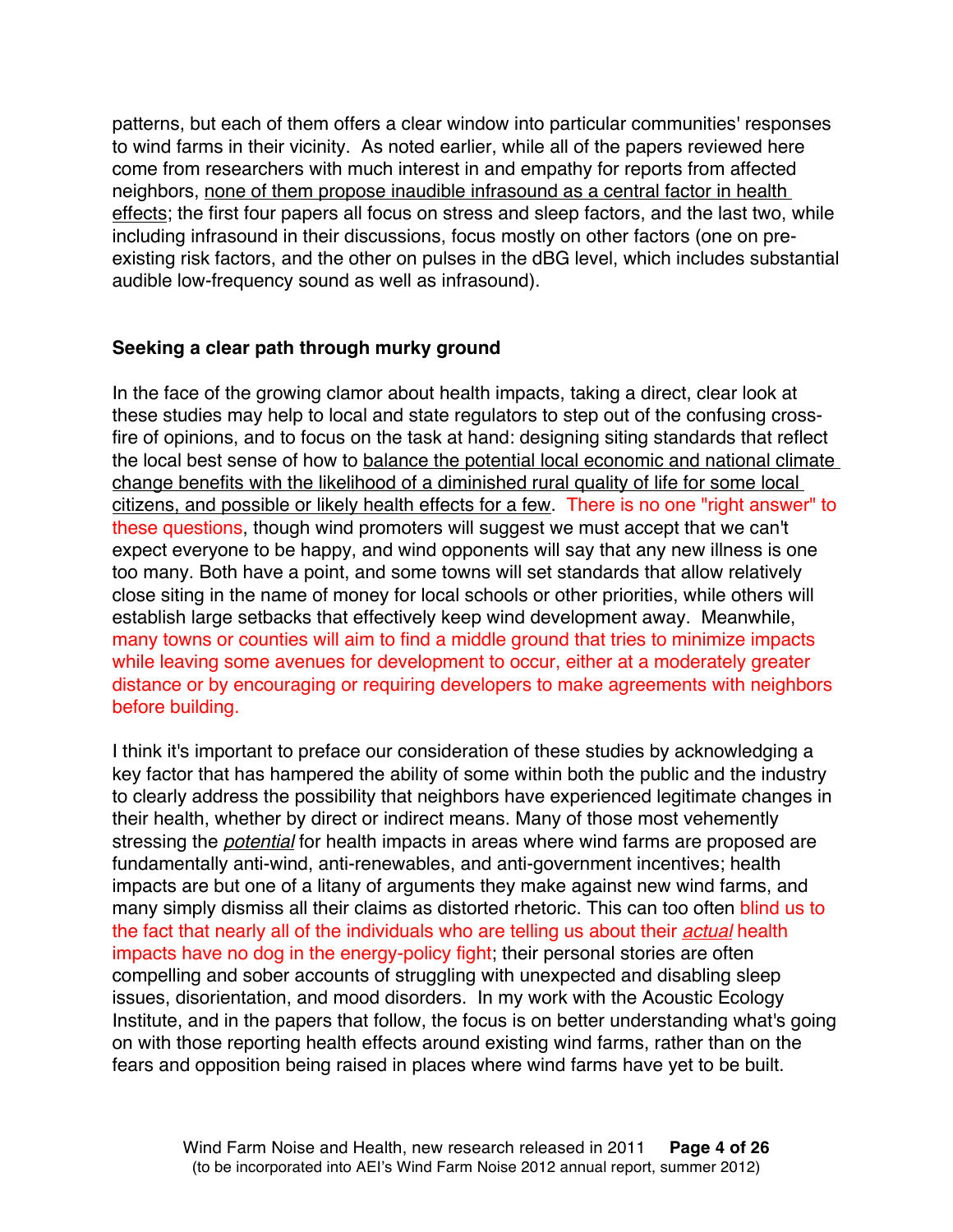Alright then, let's dive in. The approach here will be similar to the one I took in AEI's late 2011 summary of ten papers on low frequency noise**<sup>7</sup>** ; I'll address one paper at a time, while pointing out connections and contradictions between them. We'll be looking closely at the following seven publications, in addition to referring to several others in the final sections of this post $^8$ :

Carl V. Phillips. Properly Interpreting the Epidemiologic Evidence About the Health Effects of Industrial Wind Turbines on Nearby Residents. Bulletin of Science Technology & Society 2011 31: 303 DOI: 10.1177/0270467611412554 Daniel Shepherd et al. Evaluating the impact of wind turbine noise on health-related quality of life. Noise & Health, September-October 2011, 13:54,333-9.

Daniel Shepherd, Witness Statement, Ontario MOE Environmental Review Tribunal, January 19, 2011.

Michael Nissenbaum, Jeff Aramini, Chris Hanning. Adverse health effects of industrial wind turbines: a preliminary report. 10<sup>th</sup> International Congress on Noise as a Public Health Problem (ICBEN) 2011, London, UK.

Bob Thorne (Noise Measurement Services). Wind Farm Noise Guidelines, 2011.

Nina Pierpont. Wind Turbine Syndrome: A Report on a Natural Experiment. 2009. Nina Pierpont. Presentation to the Hammond (NY) Wind Committee, July 2010

Stephen E. Ambrose, Robert W. Rand. The Bruce McPherson Infrasound and Low Frequency Noise Study: Adverse health effects produced by large industrial wind turbines confirmed. December 14, 2011.

# **The famous "Overwhelming evidence (of) serious health problems" paper**

Carl V. Phillips. Properly Interpreting the Epidemiologic Evidence About the Health Effects of Industrial Wind Turbines on Nearby Residents. Bulletin of Science Technology & Society 2011 31: 303 DOI: 10.1177/0270467611412554 The online version of this article can be purchased at: http://bst.sagepub.com/content/31/4/303

This paper is one of the "crown jewels" for community activists who have raised health impacts into prominence in the public policy debate over wind farm siting. Phillips' paper was one of several on wind farm siting policy published last summer in the *Bulletin of Science, Technology, and Society*, thus breaking through the invisible, and

 <sup>7</sup> http://aeinews.org/archives/1711

 $8$  Many of these papers can be downloaded from AEI's wind noise resource page at http://aeinews.org/archives/category/wind-turbines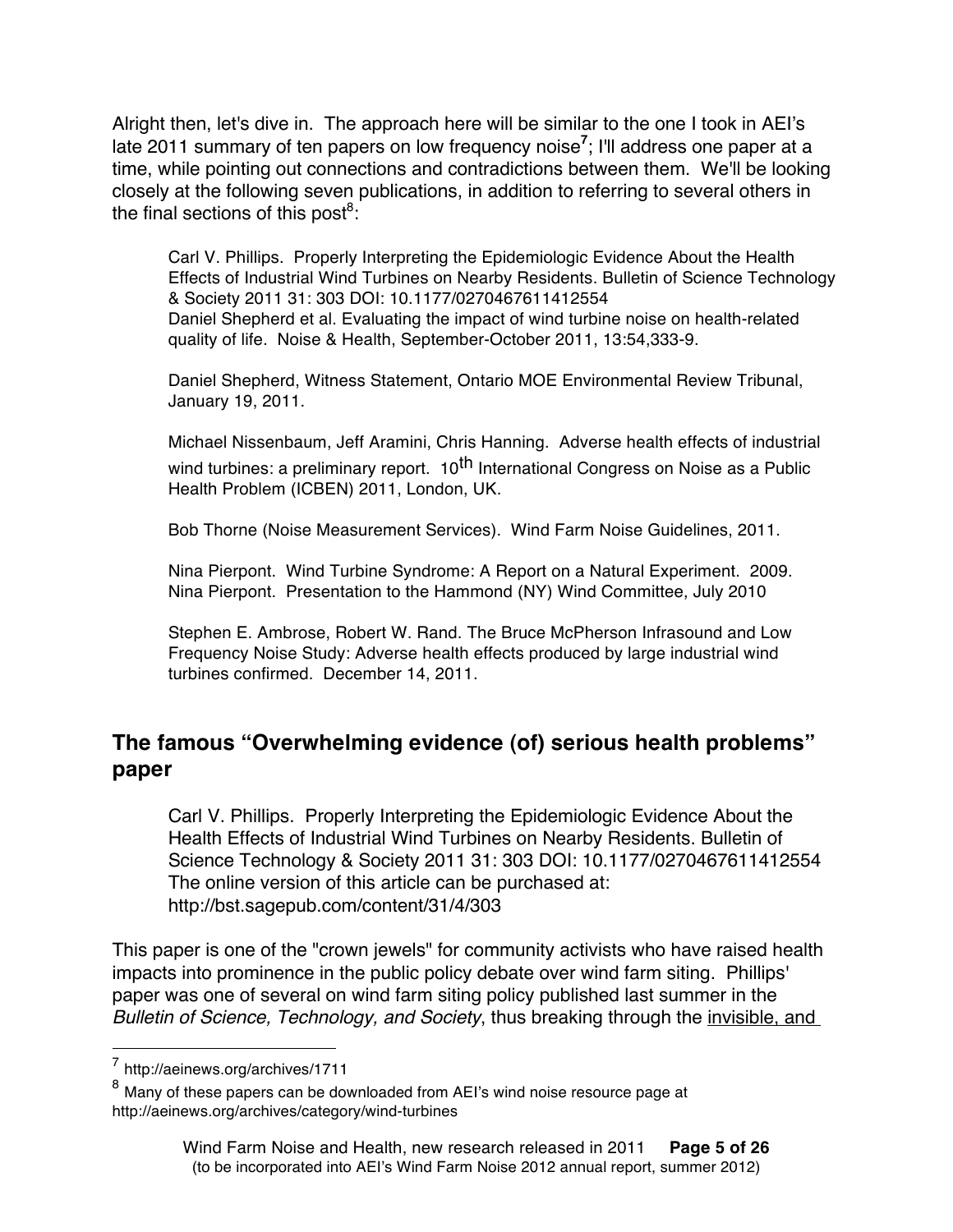(as Phillips himself points out) somewhat illusory, threshold of appearing in a "peerreviewed journal."9 Most of the paper is devoted to detailed epidemiological critiques of the arguments that deny the validity of any evidence of health effects among wind farm neighbors; much of this material is effective and well worth taking into consideration, though some of it is less sharp or relevant, and at times, rather vitriolic. But this paper's claim to fame is its oft-quoted opening phrase: "There is overwhelming evidence that large electricity-generating wind turbines cause serious health problems in a nontrivial fraction of residents living near them." That phrase, touted as published in a peerreviewed journal, shows up as Exhibit A in more than a few letters to the editor in towns considering wind farm proposals.

Yet, while the paper does make a strong case for disregarding easy dismissals of the problem, it does not provide any concrete data to suggest just how widespread health impacts actually are. The closest it comes to quantifying is to note, "Since several research groups and nongovernmental organizations have collections (of reported health effects, or "adverse event reports"<sup>10</sup> that number in the three-figure range, it seems safe to conclude that the total number published or collected in some form is in the four-figure range, and it is quite conceivable that the total numbers of adverse event reports are in five figures." I would probably grant him that there may well be over a thousand clear reports of health impacts worldwide at this point; the very existence of so many people making such reports can justifiably be considered reason enough to dig deeper and find out what's going on. Yet this doesn't get us any closer to assessing whether these impacts are rare, or common; even his conceived-of 10,000 such reports would represent a small proportion of residents living within a mile or so of today's several thousand large wind farms worldwide.

But those who hold up Phillips' paper as clear published evidence of the vast scope of an insidious hidden health risk (most commonly tied in public imagination to

 $9$  Setting aside for the sake of celebration the fact that within the scientific community, the 20,000+ refereed or peer-reviewed journals represent a spectrum of reputation and quality that might be compared the spectrum within culinary arts, from chefs whose work is respected in kitchens around the world, to a local Denny's, both of which can boast of passing their local health inspections; still, wind proponents had harped on the lack of peer-reviewed input from the cautionary perspective, despite the fact that most of their "conclusive" reports were also white papers published outside the peer-reviewed journal process, so this became a big deal.

<sup>&</sup>lt;sup>10</sup> To those who may consider unsolicited reports of problems to be meaningless "self-selection," Phillips says: "In cases of emerging and unpredictable disease risk, adverse event reports are the cornerstone of public health research. Since it is obviously not possible to study every possible exposure-disease combination using more formalized study methods, just in case an association is stumbled on, collecting reports of disease cases apparently attributable to a particular exposure is the critical first step. The most familiar examples of hazards revealed by adverse event reporting are infectious disease outbreaks or side effects from pharmaceuticals, but the case of turbines and health also fits the pattern. Pharmaceutical regulators rely heavily on clearinghouses they create for adverse event reporting about drug side effects (and often become actively concerned and even implement policy interventions based on tens of reports). The WindVOiCe report collection is an example of this same well-accepted kind of active-recruiting data collection system."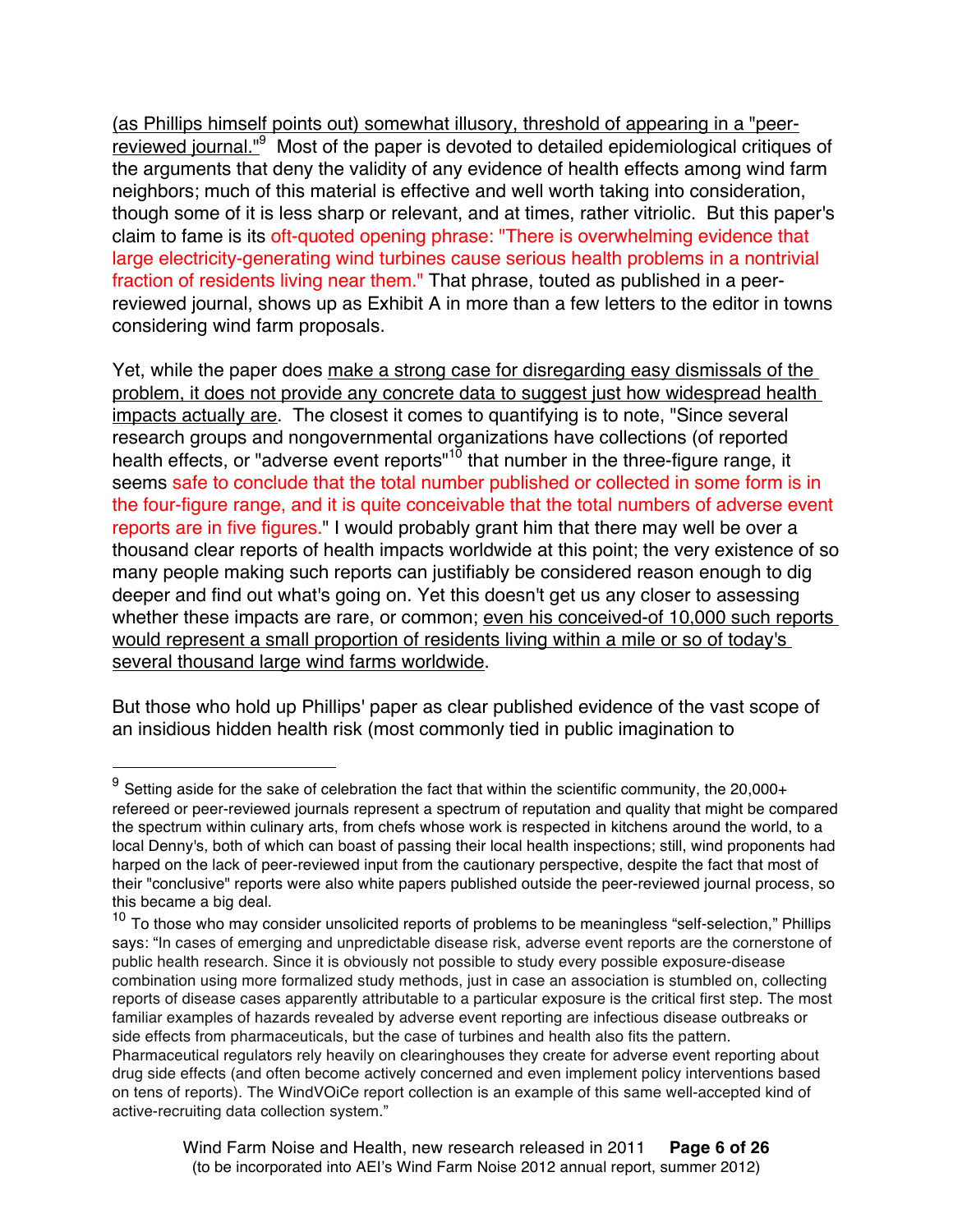physiological reactions to inaudible infrasound) conveniently overlook the second sentence in his paper, the one following his incendiary opening salvo: "...many people living near them have reported a collection of health effects that appear to be manifestations of a chronic stress reaction or something similar."

Indeed, Phillips goes even further in this direction, in a critique of the claim that health effects should be dismissed because they are "subjective" responses. He notes that such arguments "seem to be confusing 'subjective' with 'psychologically mediated,' which most of the observed effects might well be (though there are hypotheses about nonpsychological pathways)."

Phillips then offers his most valuable contributions to this discussion: "Being subjective or psychologically mediated does not mean that these effects are minor or less real. Indeed, there is a case to be made that such diseases (i.e. psychologically-mediated ones), which include everything from transient headaches to chronic pain and depression, account for the majority of the total burden of disease in our society."

On a similar note, Phillips stresses that the lack of an officially recognized labeled disease (ala "wind turbine syndrome") should not be reason to discount the health effects being reported: "...the individual diseases people are suffering from, such as chronic stress and sleep disorders, are often well defined (they are just not defined in terms of a specific cause)....There is no epistemic significance to the health outcomes in question having or not having a label."

And, he also points out, convincingly, that while not everyone who hears turbines gets sick, those who do get sick uniformly report some sensory experience of the turbines that's clearly not imaginary *(ed. note: and, being sensed, are thus apparently not related to inaudible infrasound)*, and further, that:

"It is, of course, possible that some personal characteristic sensitizes them to be more bothered by the sensory effects, increasing the psychologically-mediated effects. But it is inevitable that some personal characteristics will be causal cofactors (factors that, along with the turbine, are part of the necessary constellation of causes for there to be a disease effect). This is true for every exposure-disease combination: Some exposed people get the disease and some do not, and sometimes we can identify other differences between the two groups."

While this paper makes no attempt to quantify just what the asserted "nontrivial fraction of residents" who experience health effects may be, Phillips did offer an estimate during a presentation to the Lee County (IL) Zoning Board of Appeals in late 2011<sup>11</sup>. When asked what percentage of residents report health problems, he told the Board that there have not been solid studies of that, but that his best guess, based on what research has

See http://aeinews.org/archives/1591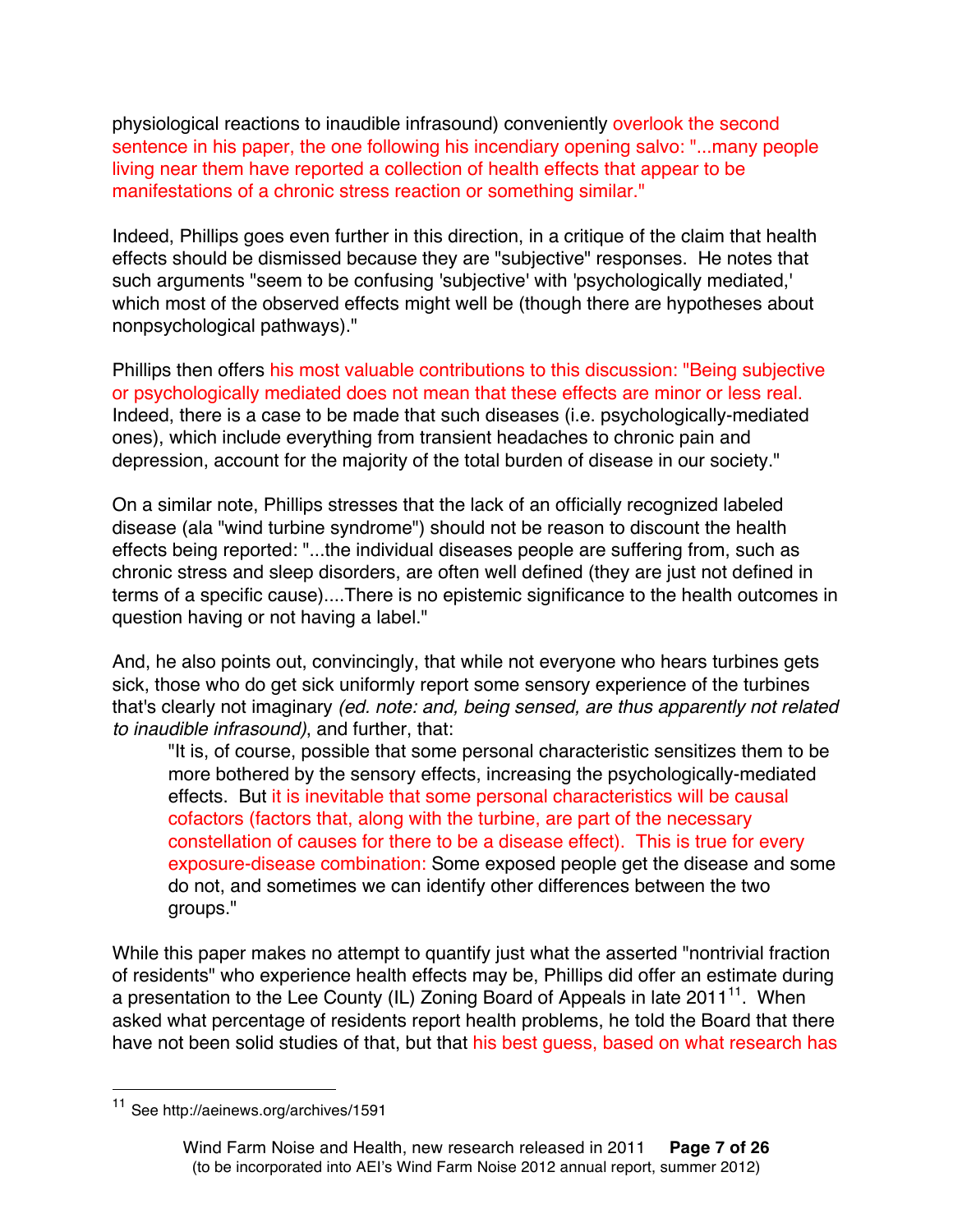been done, is about 5 percent of those within a mile or so, with some reports of health effects out to two miles.

While this low estimate may surprise some, we'll see that other cautionary researchers also come to generally similar conclusions (estimates range from 5-15% of those close enough to hear turbines regularly). This more dramatically affected (and indeed nontrivial) minority may be those who are more sensitive in some way – to sound, air pressure fluctuations, or annoyance-induced stress. These relatively low percentages may also remind us of the need to separate the equally important, and more widespread, impacts on quality of life and sense of place from the more dramatic but apparently less widespread question of acute or chronic health impacts.

# **Health Related Quality of Life (HRQOL) Survey in New Zealand**

Daniel Shepherd et al. Evaluating the impact of wind turbine noise on healthrelated quality of life. Noise & Health, September-October 2011, 13:54,333-9.

Daniel Shepherd, Witness Statement, Ontario MOE Environmental Review Tribunal, January 19, 2011.

Our second paper offers an interesting contrast and complement to the first – a contrast in that it's a rigorous field research project, and a complement in that it highlights the quality of life element that plays such a big factor in community responses to wind farms. A team researchers from New Zealand led by Daniel Shepherd conducted a comprehensive survey of residents living within 2km of a wind farm in the Makara Valley, just west of Wellington, with a comparison group of residents at least 8km from any wind farm. The survey was given a generic title, and included no questions specifically asking about wind turbines, in order to mask its intent to compare healthrelated quality of life (HRQOL) in two areas where the only substantial difference was the presence or absence of turbines.

The study utilized a well-known protocol, the health-related quality of life survey, which uses a series of questions to rate HRQOL in Physical, Psychological, and Social domains, while also assessing many specific sub-factors that contribute to these three main overall HRQOL scores; additional sections addressed general health, Environmental quality of life, neighborhood amenity, and annoyance. The authors note that "A variety of outcome measures have been proposed to assess the impacts of community noise, including annoyance, sleep disturbance, cardiovascular disease, and cortisol levels," and that the World Health Organization "recommends the use of HRQOL measures as an outcome variable, arguing that the effects of noise are strongest for those outcomes classified under HRQOL rather than illness."

The local wind farm consisted of 66 turbines running along a ridgeline, with homes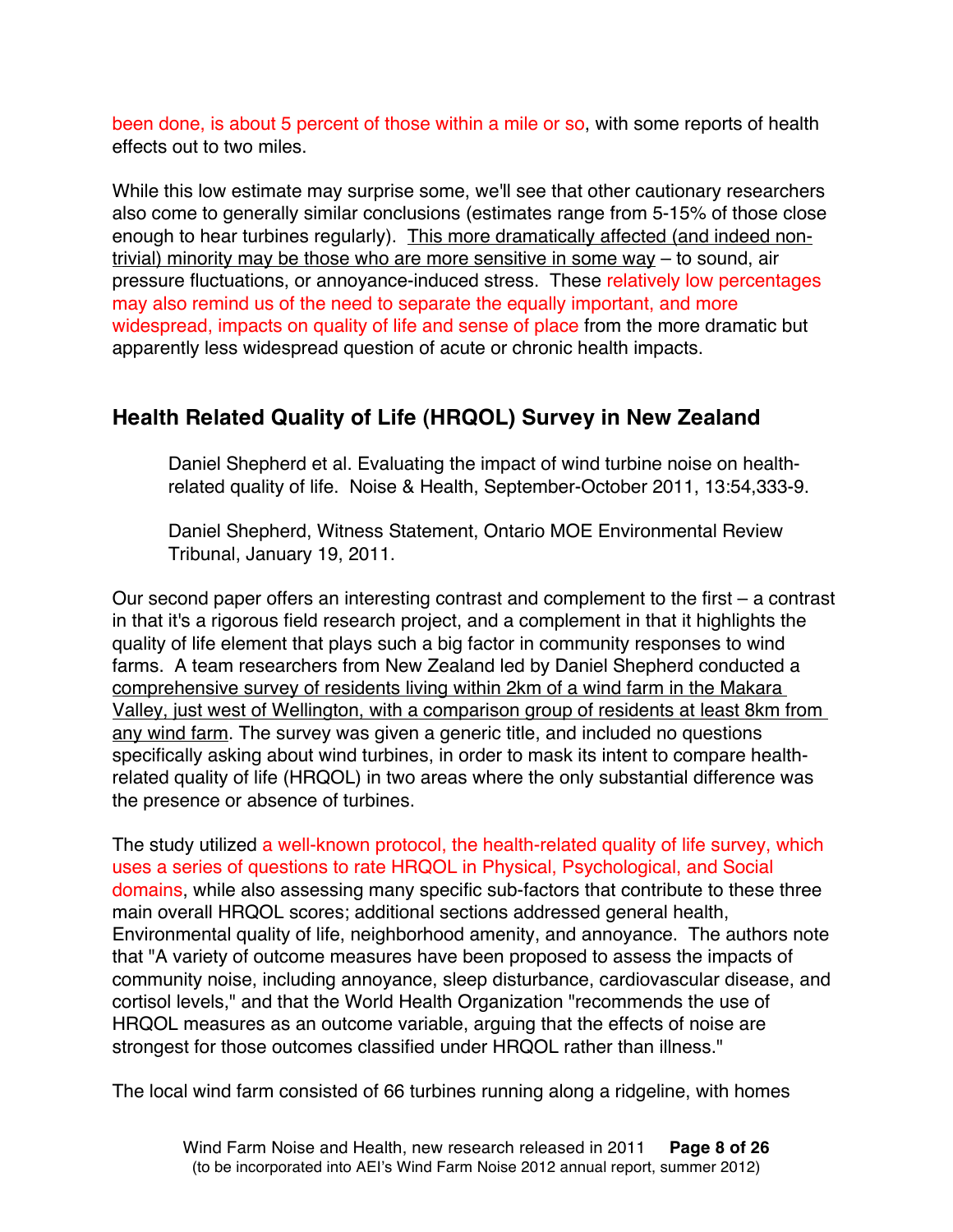mostly in the bottomland of the river valley below; as in many locations, field measurements indicate that the turbines are generally compliant with their consent conditions, but complaints have been widespread nonetheless.

One of the most striking findings in this study was that 23 of the 39 respondents in the group living within 2km of turbines (59%) wrote in a comment that turbines were a noise source that bothered them, and rated it as extremely annoying, with a mean of 4.5 on a 5-point scale (the noise annoyance questions included only two noise sources, traffic and neighbors, with a space to specify an "other" source if they chose; no "other" source besides turbines spurred notation by more than 3 people). Also of note is that "scrutiny of the comments provided by the turbine group revealed no mention of the impact of turbines on the landscape, reinforcing suggestions made by other (researchers), that wind farm noise is more dominant than their visual aspects."

The HRQOL ratings that showed the strongest impacts among the turbine group were reductions in Physical quality of life (with sub-factors of sleep quality and energy level being the primary contributors), as well as Environmental quality of life. There was no statistical difference between the groups in Social or Psychological quality of life, or notably – in the self-rated general health scores; this lack of a difference in average selfreported health is replicated in some of the other surveys we'll address here.

It's worth noting that these are overall averages; the data as presented does not clarify whether an increased proportion of individuals (even just, say, 10-15%) closer to turbine reported lower health ratings, while the overall average remained relatively unchanged. In both this study and the one that follows, researchers chose to use standard, widelyrecognized health-related rating systems, rather than to detail specific complaints. This may allow the moderate sample sizes to be assessed in ways that are less prone to distortions by a few individuals, while also having the benefit of matching wellestablished protocols.

In this study, the most dramatic difference was in the separately-assessed Amenity score, where the turbine group scored dramatically lower (this is where the very high annoyance at turbine noise factored in, in stark contrast to finding no differences between the two groups in annoyance at other noise sources). Amenity is a term used in environmental planning in Australia and New Zealand, which correlates closely with what we would tend to call "sense of place," relationship with home and landscape, or perhaps overall quality of life. Those living near turbines reported much lower overall Amenity scores, indicating a substantial decrease in rural quality of life.

The authors also note a strong correlation between self-reported noise sensitivity and annoyance in response to the turbines in that group. In the paper we'll briefly discuss next, Shepherd stresses this factor, suggesting that rural areas attract a higher proportion of noise-sensitive individuals, and that this should be factored into permit conditions.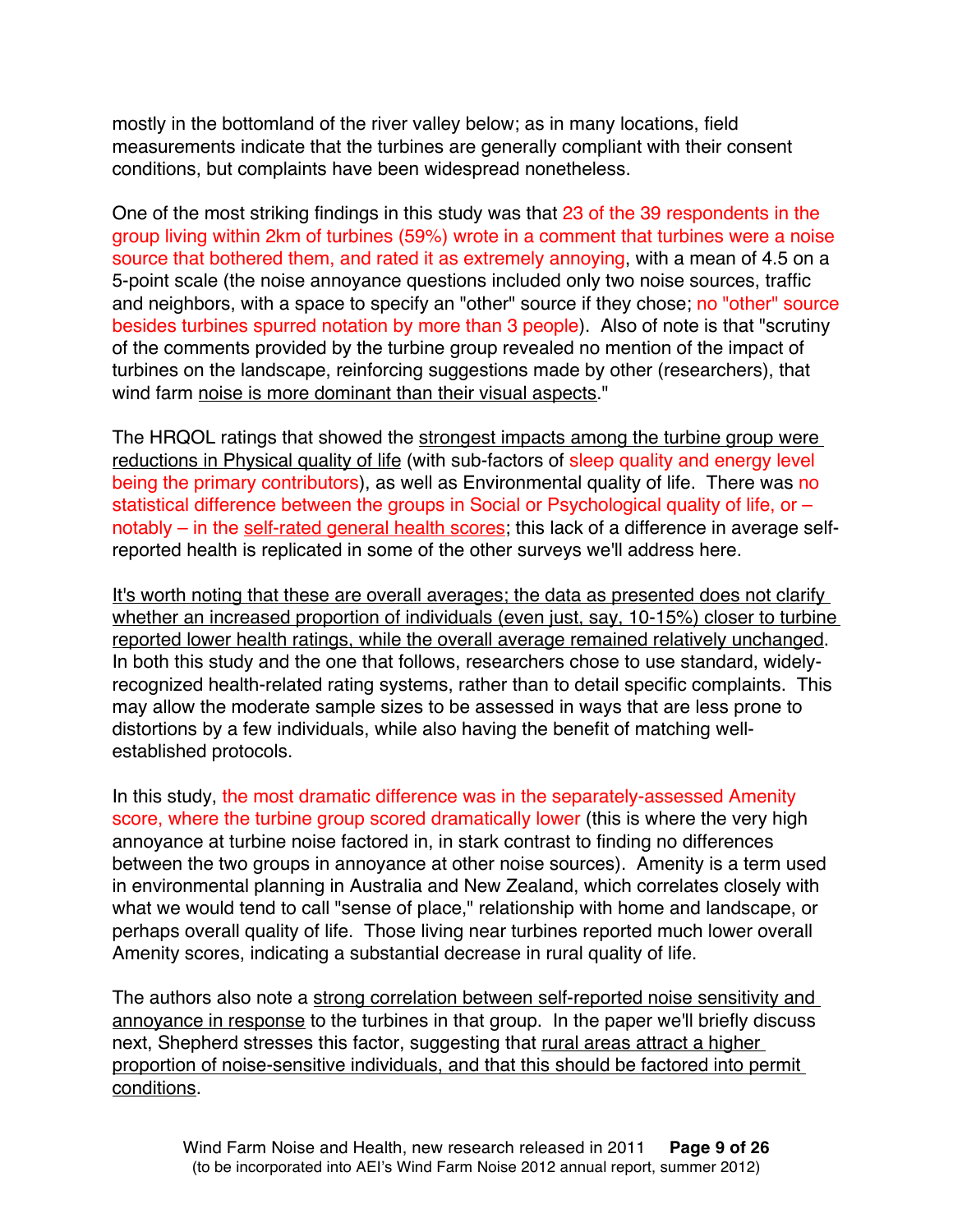In conclusion, the authors of this paper suggest (based largely on the high levels of annoyance, decreased sleep quality/energy level, and reduced amenity) that "night-time wind turbine noise limits should be set conservatively to minimize harm," and that "setback distances need to be greater than 2km in hilly terrain."

We'll turn briefly now to another contribution from Daniel Shepherd, a statement submitted to a 2011 Environmental Review Tribunal considering an appeal to the permits issued to a wind farm in Ontario.

Here, Shepherd repeats from the above paper a constructive contribution to the discussion: a flow chart illustrating the complex pathways by which wind turbine noise can lead to "primary health effects" of annoyance and sleep disturbance, and on to "secondary health effects" of quality of life and stress-related disease:



Figure 1: A schematic representation of the relationship between wind-turbines and health in a rural setting such as that proposed with the Kent Breeze Wind Farms. Arrows represent causeand-effect relationships, which maybe bidirectional. The multiplicity of relationships emerges due to variability in the response of individuals to noise.

He also stresses the finding from many other studies, that noise annoyance is not readily correlated with noise exposure; only about 20-25% of the annoyance effect can be explained by the noise level itself. While some claim that visual impact or general attitude toward the wind farm drives annoyance, Shepherd stresses the inherent complexity of individual reactions to any noise source. As noted above, visual/landscape impacts did not seem to be a factor in the annoyance reported in the

Wind Farm Noise and Health, new research released in 2011 **Page 10 of 26** (to be incorporated into AEI's Wind Farm Noise 2012 annual report, summer 2012)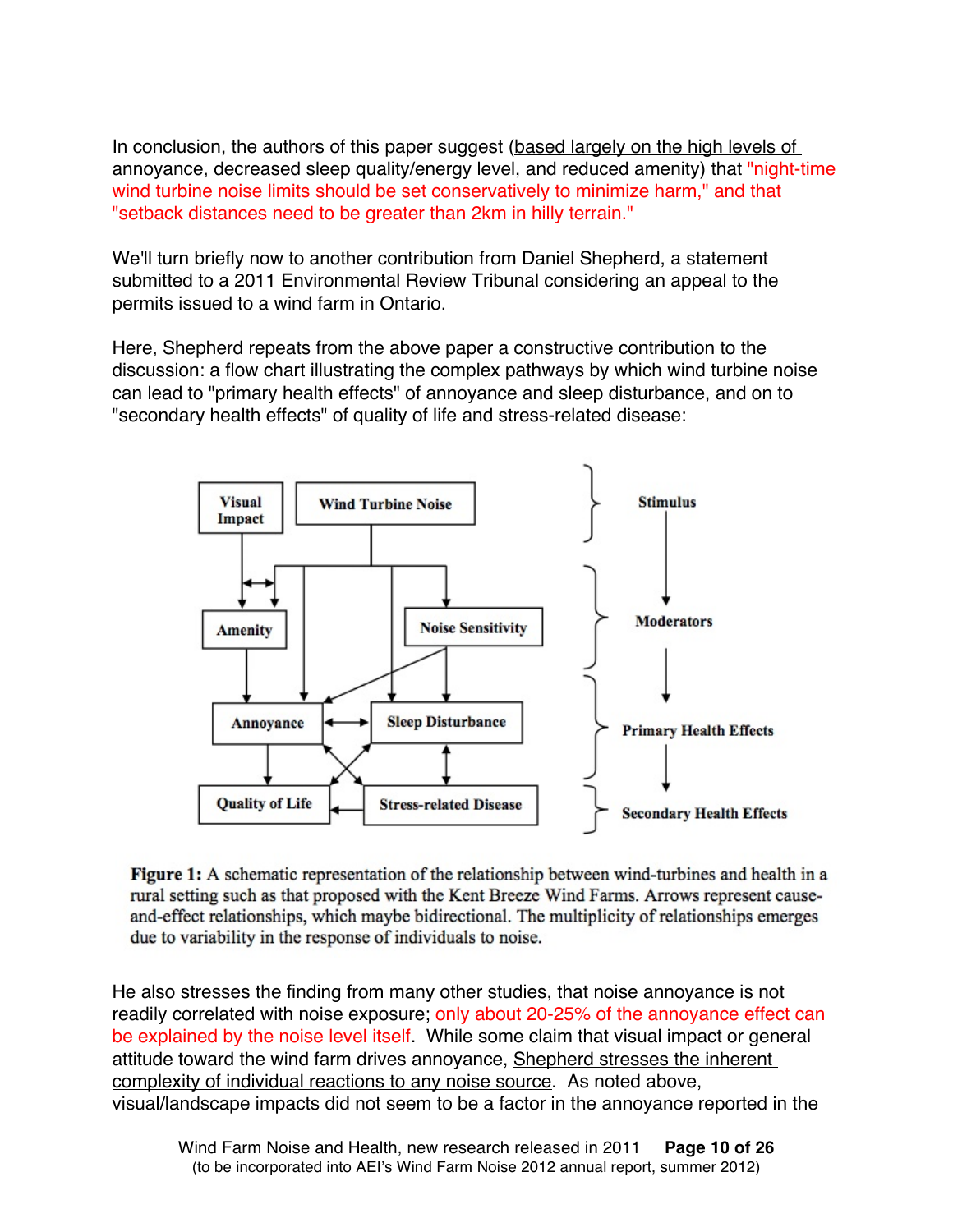Makara Valley; and further, Shepherd stresses individual psychological factors, as did Phillips. In particular, Shepherd puts forth the high proportion of noise-sensitive individuals in rural areas (roughly 20%, about twice the proportion found in cities) as an indicator that annoyance rates will be at least that high, leading to associated stressrelated effects in 10-15% of residents who can hear the proposed wind farm.

### **Sleep quality survey in Maine**

Nissenbaum, Aramani, Hanning. Adverse health effects of industrial wind turbines: a preliminary report

This paper, presented at the 2011 ICBEN Noise as a Public Health Problem conference, like the Shepherd study above, uses widely recognized standard assessment questionnaires to assess mental and physical health, sleep disturbance, and sleepiness in two sets of residents in rural Maine, one living within 1.5km (just under a mile) from wind turbines, and the other 3.5-6km from any turbines. About two-thirds of adults living within 1.5 km of the Mars Hill wind farm participated, along with about half of the adults within that distance of the Vinalhaven turbines; the near-turbine group was about evenly split between those within a half-mile and those between a half-mile and mile. The total number of participants (38 near turbines and 41 at a greater distance) is slightly smaller than the Shepherd survey; both would benefit from larger sample sizes, especially in the measures that show no statistical difference. However, both also boast a very good response rate among the local residents, adding to confidence in the validity of the findings.

Also as in the Shepherd survey, the results are presented as overall averages, contrasting near and far groups, so, again, there is no direct reporting of the proportion of either group reporting any particular health effects. In addition, in the categories where a significant difference was found between the groups, the results were presented on graphs scaled over the full range of distances.

Following on a preliminary survey at Mars Hill that found "sleep disturbance was the main health effect," this larger study also found that the sleep measures showed "a clear and significant relationship, with the effect diminishing with increasing distance" from the turbines. The Pittsburgh Sleep Quality Index and Epworth Sleepiness Scale both showed significantly worse sleep for the turbine group; likely following from this, the most statistically significant result was a dramatically lower SF36 Mental Component Score (MCS) for the turbine group, indicating worse mental health (the MCS includes vitality, social functioning, and emotional health) – MCS scores dropped rapidly within the turbine group with increasing proximity to the turbines, especially moving in closer than a half mile. The authors note that this "first controlled study of the effects of IWT noise on sleep and health shows that those living within 1.4km of IWT have suffered sleep disruption which is sufficiently severe as to affect their daytime functioning and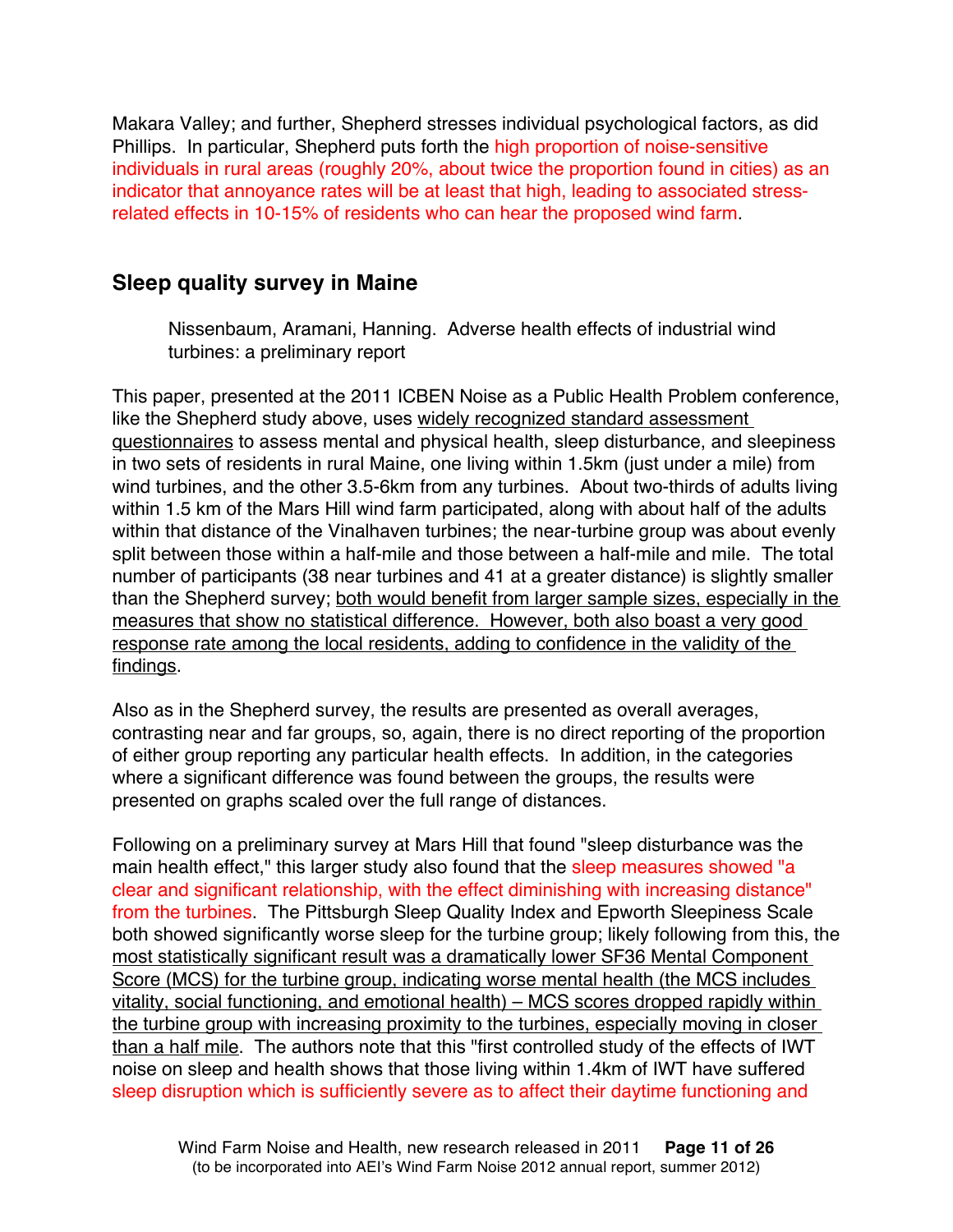mental health." They note that "while not proven, it is highly likely that IWT noise will cause arousals (brief lightening of sleep which are not recalled) which may prove to be the major mechanism for sleep disruption."

Notably, given concerns about physical health effects, the SF36 Physical Component Score (PCS) showed no difference in average overall physical health between those close to turbines and farther away; the PCS assesses physical functioning, bodily pain, and general health perceptions.

The results here closely parallel those reported above by Shepherd in New Zealand, where the Physical sub-factors of sleep quality and energy level were one of the strongest differences between those close and far from turbines, while neither study found a measurable difference in general health ratings. By contrast, Shepherd did not find the dramatic impact on psychological measures resulting from the sleep issues that were found in Maine; instead, his study saw a similarly dramatic increase in annoyance and decreased Amenity.

The study design used here does not provide any data on individual reports of specific health or annoyance reactions, so we can't speculate on what proportion of the turbine group may have experienced any given health or sleep impacts; likewise, this study does not assess annoyance rates. (The introduction to the paper suggests that such questions were included in the questionnaire, but this paper presents only results from the more standardized assessment instruments.)

The earlier preliminary study (shared in public forums by Nissenbaum during 2009 and after; currently submitted for publication), which included just under half of the Mars Hill residents living within 3400 feet, indicated that the majority of those surveyed were experiencing sleep disturbance on most nights (which is likely directly related to  $40\%$ reporting new onset of headaches); 20% or less reported specific symptoms such as dizziness, tinnitus, or unusual sensations in their chest or ears. These figures are a notch above the 5-15% estimated by other investigators, but we may do well to remember that Mars Hill could be a worst-case scenario: ridgetop turbines close to sheltered valley homes, operating with a state-issued exception that allows them to run at 5dB louder than state regulations otherwise require (ie 50dB at night, rather than 45dB).

## **Comprehensive guidelines proposal aims to reduce 5-10% health effects rate near wind farms**

Bob Thorne (Noise Measurement Services). Wind Farm Noise Guidelines, 2011.

In this comprehensive 116p document, Thorne, an acoustician who has specialized in human responses to moderate noise, reviews basic acoustics as well as field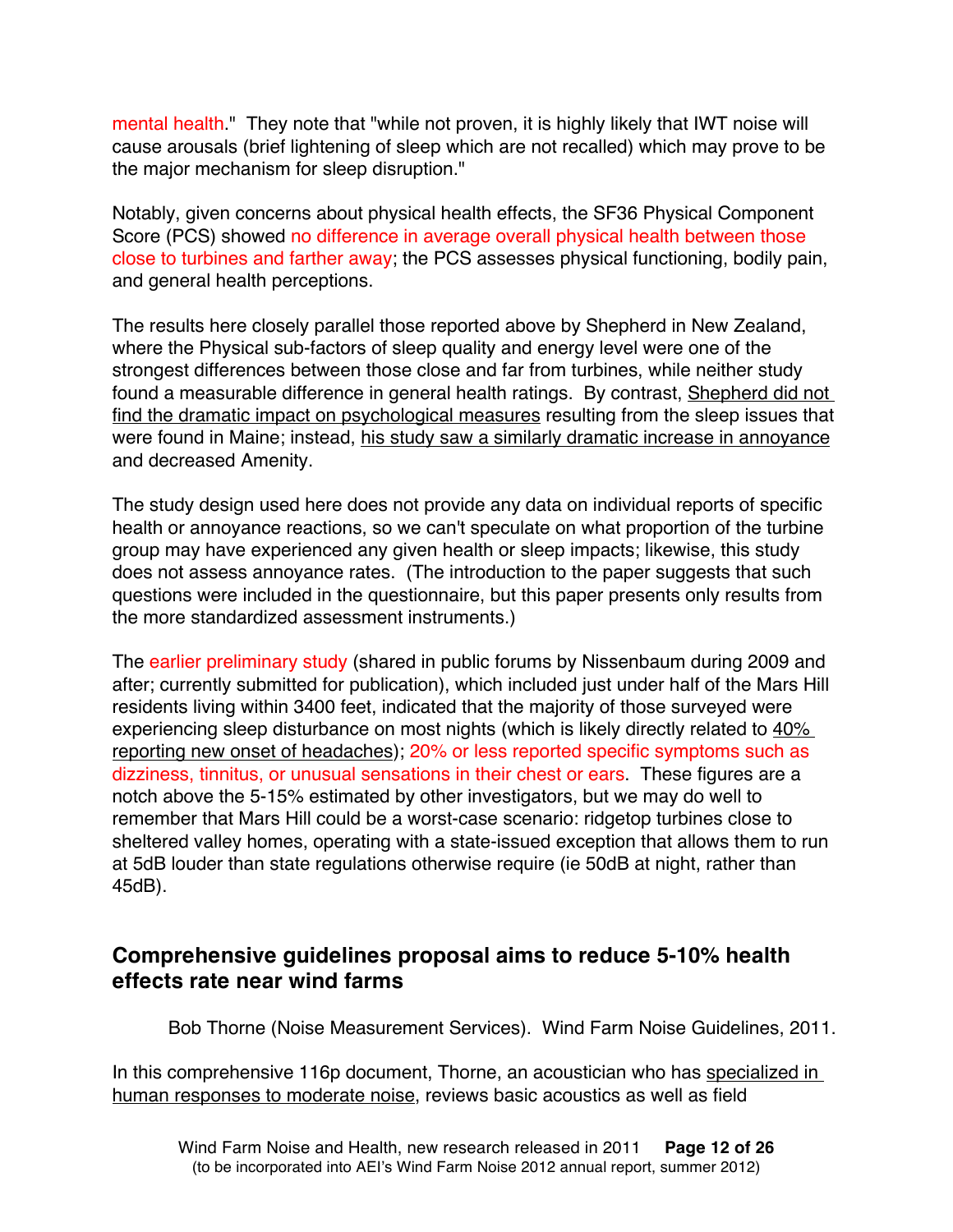measurements made at operating wind farms, and assessment of previous research into health effects. For these review qualities, it deserves a place in any basic wind farm noise document library. Of particular note – though unrelated to our purpose here – Thorne stresses that noise models cannot account for all the transient atmospheric factors that routinely increase temporary noise levels well above the average levels that the models predict reasonably well; he includes his field observations of "heightened noise zones" which match observations often made by people living around wind farms. For more on this, see the paper, or **AEI's recent summary of low-frequency noise research**.

Thorne's conclusions are straightforward:

It is concluded that, based on professional opinion, serious harm to health occurs when a susceptible individual is so beset by the noise in question that he or she suffers recurring sleep disturbance, anxiety and stress. The markers for this are (a) a sound level of LAeq 32 dB outside the residence and (b) above the individual's threshold of hearing inside the home.

It is concluded that there are sufficient credible observations, measurements and peer reviewed research papers and affidavits indicating that for 5% to 10% of the individuals living in the vicinity of a large rural wind farm its operation will cause serious harm to their health.

It is recommended that no large-scale wind farm or large turbine should be installed within 2000 metres of any dwelling or noise sensitive place unless with the approval of the landowner.

*(Ed. Note: it appears that Thorne's 32dBA threshold is chosen because as sound levels rise past this point, audibility increases in quiet rural areas, so that negative responses begin to be reported; or, to look at it from a slightly different perspective, 5-10% of those hearing noise levels above 32dB are likely to experience negative health affects (the current state-of-the-art large community response surveys, from Pedersen et al, show annoyance rates in rural areas of around 5-12% at 30-35dB, rising substantially as noise increases to 40dB and beyond). It also appears that Thorne is especially concerned about the fact that peak noise levels are often quite a bit louder than average (Leq) noise levels; he makes it clear that 40dBA (Leq) is not likely to prevent a significant number of amenity complaints and health changes, so it's probably safe to presume that he feels that 32dBA (Leq) is a low enough average to assure that transient peaks and heightened noise zones do not cause widespread problems.)*

Thorne's conclusion, which is based on both the possible health effects on this 5-10% of neighbors, and on his studies of reduced rural amenity in a much larger proportion of residents around two existing wind farms, is shared by regulators in at least two Australian states (New South Wales and Victoria), where a 2km buffer has been proposed, with provisions to allow closer siting to willing neighbors. These much more stringent standards are designed to minimize the audibility of wind turbines in otherwise quiet rural areas, thereby largely preventing annoyance and health reactions. As Thorne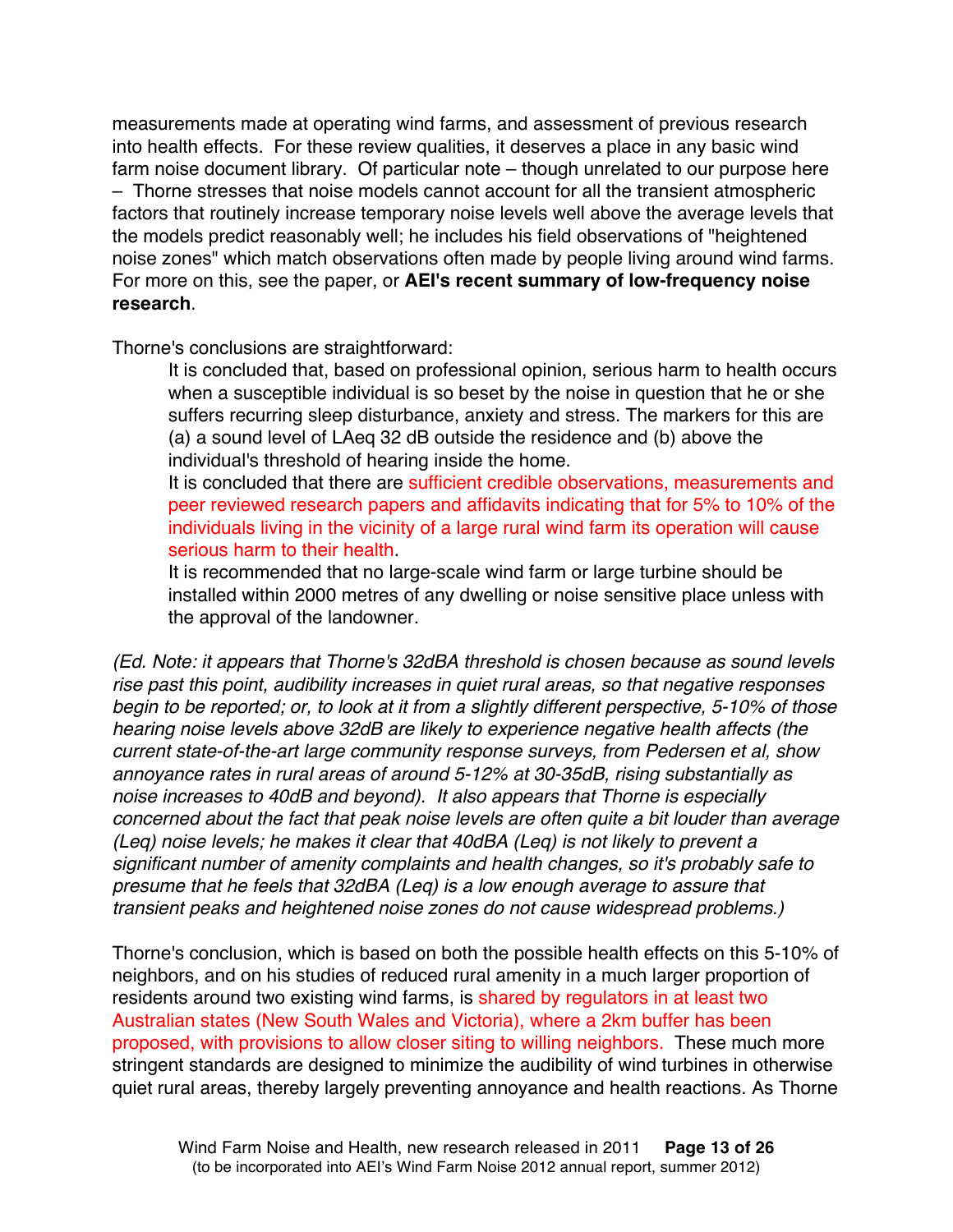notes in this paper:

Wind farms are now causing concerns regarding noise, especially from those residents immediately near to the turbines. In this regard, the Board of Inquiry into the proposed Turitea (New Zealand) wind farm is important, as it is the outcome of nearly two years' deliberations. The Board, in its draft decision of February 2011, says:

"Creating an environment where wind farm noise will be clearly noticeable at times of quiet background sound levels is not an option the Board condones, especially where large numbers of residents are affected. It is the Board's view that energy operations in New Zealand will have to learn not to place wind farms so close to residential communities if they are not prepared to accept constraints on noise limits under such conditions."

The decision highlights the duty of care that decision-makers, developers, acoustical consultants and regulatory authorities have to themselves and potentially affected communities.

### **What Nina Pierpont really found:**

### **pre-existing conditions underlie most health impacts**

Nina Pierpont, Wind Turbine Syndrome: A Report on a Natural Experiment. K-Select Books, 2009.

Nina Pierpont, Presentation to the Hammond (NY) Wind Committee, July 2010

Even Nina Pierpont, the godmother of wind farm health concerns, does not suggest that the problems she documents in her Wind Turbine Syndrome book are common; she affirms that her research gives no indication of how widespread the issues are (while recognizing ways others researchers might begin to find out), and has suggested that the same 5-15% estimation we've seen from others here is a likely range.

Regular readers of AEI's wind farm noise materials may have noticed how rarely I reference Nina's work, other than defenses of the value of case series studies as a first step, in the face of unwarranted attacks on the work for not being something it isn't designed to be.<sup>12</sup> This has partly been because of what a hot button her research has become (especially as others make more of her results than even she does), and partly because I've been put off by some of the over-reach in the narratives that Nina and Calvin (her husband and website editor) have themselves used, both in the book and their website.<sup>13</sup> But that has not affected my ability to listen to what she and her

 <sup>12</sup> See http://aeinews.org/archives/298

<sup>&</sup>lt;sup>13</sup> Such narrative over-reach includes sections of the book itself, which while calling the "lowfrequency/infrasound" and vestibular effects connection a "hypothesis," read as if they are presenting proof, rather than conjecture. More egregious has been the tendency of the website to underplay the point of the book, which is about "risk factors" and instead to foster the impression that health effects are very common among the population at large. For example, the website routinely trumpets outside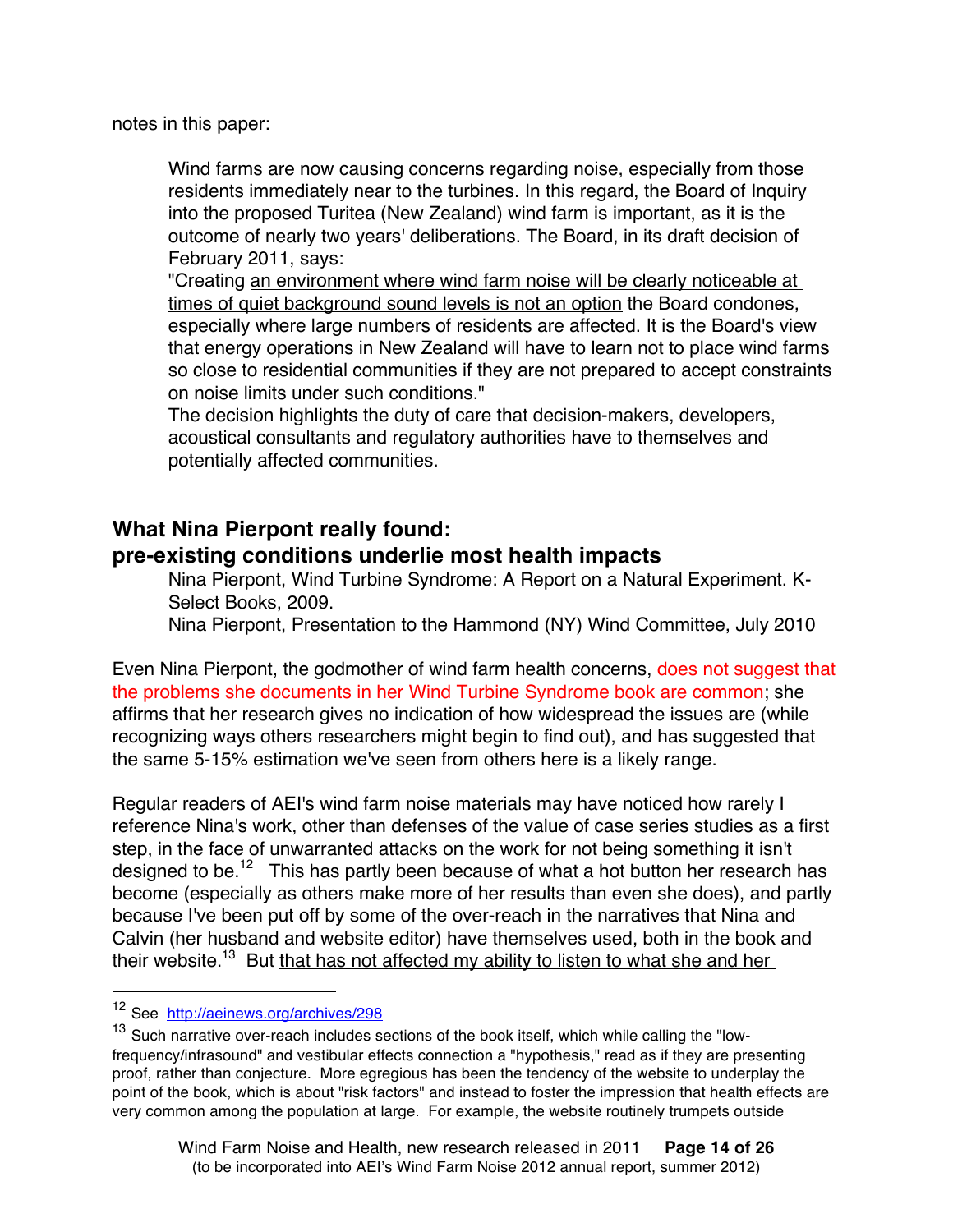interviewees have to say about their actual experiences. The case histories in the book, and the interviews she has done with Falmouth residents,<sup>14</sup> are most often compelling and sober testimonies, from grounded citizens who are not out to "get" wind power, but simply were shocked at the ways their bodies reacted to the nearby turbines. In the book, and in later case studies conducted by Pierpont, not all family members had health impacts; a key part of the initial study was aimed to begin to understand why some people reacted more dramatically than others.

In the book itself and several other documents, the actual findings of the "Wind Turbine Syndrome" research are quite simple, and perhaps even reassuring to many: As Pierpont has written:

Not everyone near turbines has these symptoms. This does not mean people are making them up; it means there are differences among people in susceptibility. These differences are known as risk factors.<sup>15</sup>

Centrally, she found that common WTS symptoms are most apt to occur in people with particular pre-existing conditions; specifically, she found "strong and statistically significant relationships" between three pre-existing conditions and the likelihood that residents would report new or aggravated health responses when turbines are operational nearby16:

- Pre-existing motion sensitivity appears to be make it more likely to experience symptoms of waking in alarm and/or a sense of internal pulsations in the chest or abdomen
- People with migraine disorders report even more severe headaches than they're used to when turbines are operational
- Residents with previous inner-ear damage from noise or chemotherapy are more apt to report new onset of tinnitus.

Similar to the findings of all of these studies, chronic sleep disturbance is the most common symptom Pierpont has identified. Exhaustion, mood problems, and problems with concentration and learning are natural outcomes of poor sleep. She also often stresses that her work suggests that older people and young children are more at risk than adolescents and young to middle-aged adults. *(Ed. Note: The very young and the* 

 $\overline{a}$ mention of any health effects as further proof of Wind Turbine Syndrome, or as attempts to ignore WTS; and, one abstract of a Pierpont talk presents figures that, while including qualifiers, can easily be oversimplified by casual readers, eg, "70% of school-age children and teens in the affected WTS families had worsening of schoolwork, concentration, or test-taking" and "Tinnitus affected 58% of the adults and older teens in the affected families, compared to 4% in the general population" (it would be easy to read "affected families" as "families living near wind farms," when in fact that's not what she has investigated). In some ways, their promotion of the concept of WTS has undermined the value of the much more focused study that actually took place, as well as the human decency message in the case studies and interviews.

- <sup>14</sup> See http://www.windturbinesyndrome.com/articles.html
- <sup>15</sup> Nina Pierpont, Review of the Noble Environmental DEIS for Ellenburg, NY. May 31, 2006.
- <sup>16</sup> Nina Pierpont, Presentation to the Hammond (NY) Wind Committee, July 2010

Wind Farm Noise and Health, new research released in 2011 **Page 15 of 26** (to be incorporated into AEI's Wind Farm Noise 2012 annual report, summer 2012)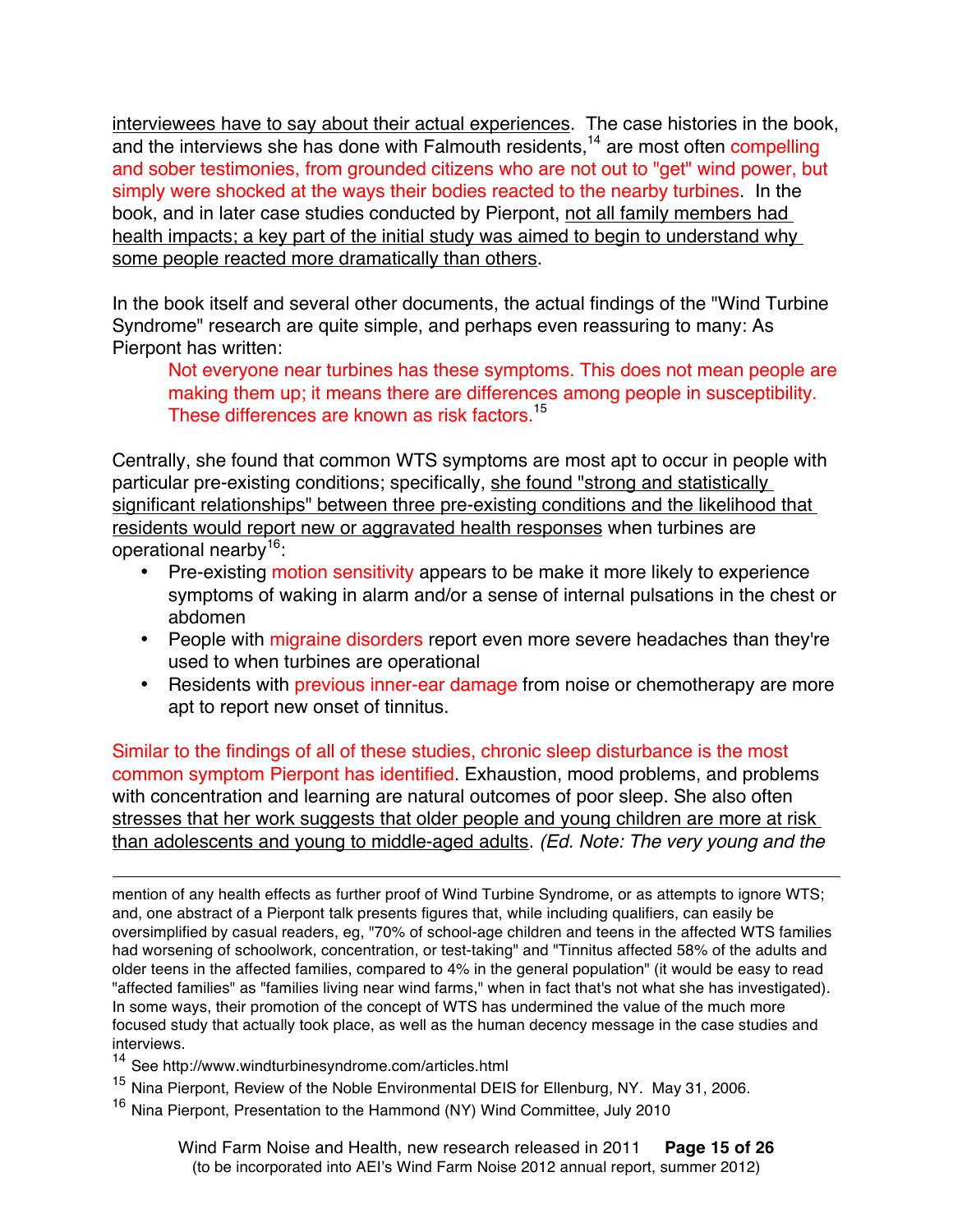*old are well known to be more sensitive to sound/noise in general, as highlighted by WHO noise guidelines)*

As for how common any of this may be, her most specific statements on that question basically build from the risk factors identified above:

I estimate the proportion of the population likely to be susceptible to the symptoms of Wind Turbine Syndrome to be in the range of 20-30%, including the 12% of the American population with migraine disorder, older people with agerelated problems with inner ear function, children with disabilities (especially autism spectrum disorders, of which a common attribute is auditory oversensitivity and scrambling of incoming auditory signals), and some proportion of people with noise-induced hearing loss.<sup>17</sup>

Note that this "susceptibility" estimate does not imply that all of them will fall ill; this is the population with what Pierpont suggests are the possible risk factors.

## **Ambrose/Rand: Acousticians experience health effects**

Stephen E. Ambrose, Robert W. Rand. The Bruce McPherson Infrasound and Low Frequency Noise Study: Adverse health effects produced by large industrial wind turbines confirmed. December 14, 2011.

A recent report from acousticians Stephen Ambrose and Robert Rand provides both the first case study of health effects involving trained acoustics professionals, and some affirmation of Pierpont's risk factor associated with motion sensitivity. Within a half hour of arriving at their study site (a home in Falmouth, MA), both Ambrose and Rand experienced disorientation and a difficulty in concentrating on the routine task of setting up their equipment. Both of them have a history of being prone to motion sickness. The authors note:

This research revealed that persons without a pre-existing sleep deprivation condition, not tied to the location nor invested in the property, can experience within a few minutes the same debilitating health effects described and testified to by neighbors living near the wind turbines. The debilitating health effects were judged to be visceral (proceeding from instinct, not intellect) and related to as yet unidentified discordant physical inputs or stimulation to the vestibular system.

They elaborate:

As is our custom on field surveys, we were enthusiastic and ready to begin our work. It was a beautiful spring afternoon, warm with a strong westerly wind aloft

<sup>&</sup>lt;sup>17</sup> See Nina Pierpont, Review of the Noble Environmental DEIS for Ellenburg, NY. May 31, 2006.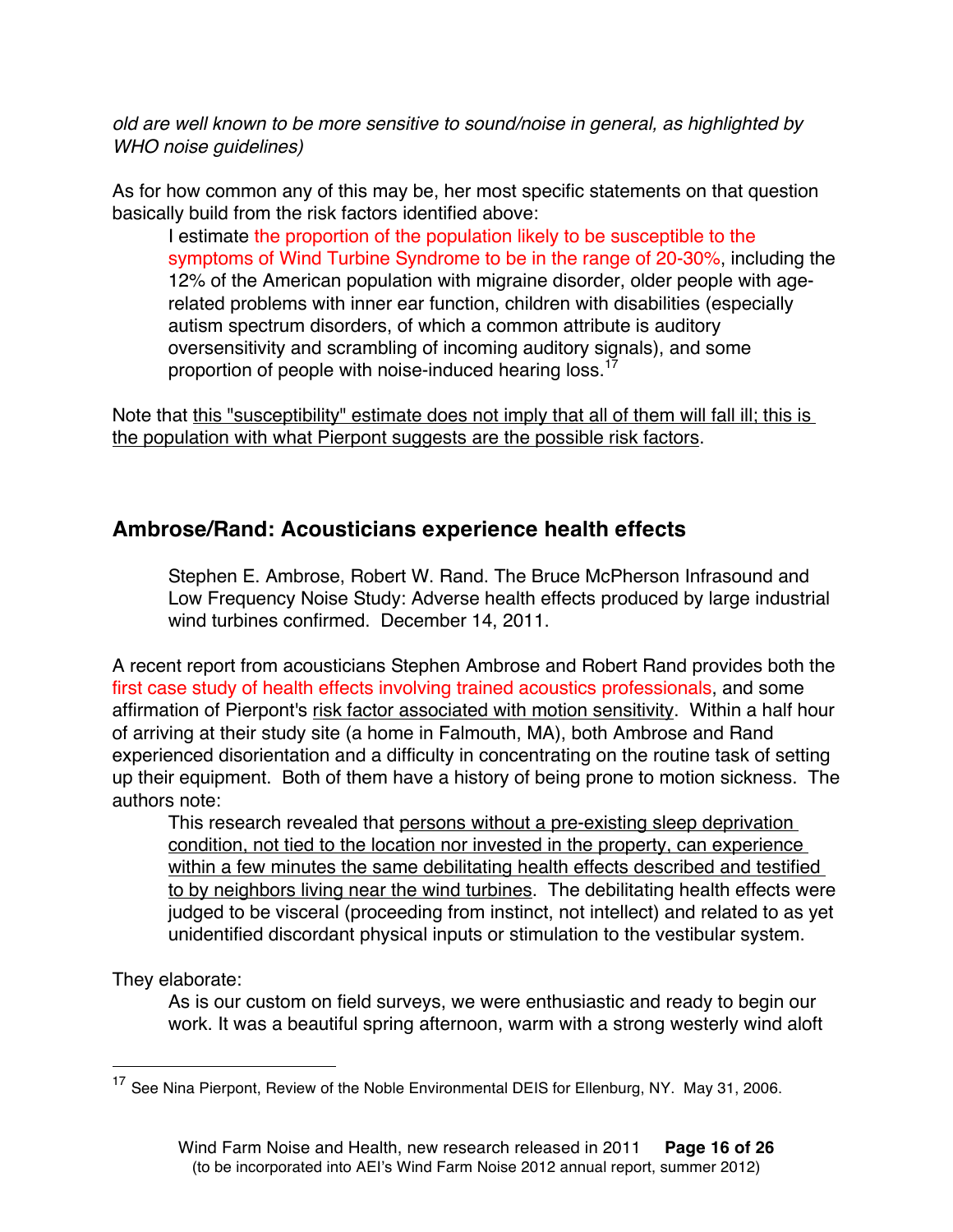at the wind turbine blade height. We observed that there was a soft southeasterly wind extending from ground level to tree top (about 60 feet). Within twenty minutes of being inside their house, while setting up our instruments, each of us started to lose our initial enthusiasm and actually started to feel less well. As time went on, we got progressively worse. We each experienced unpleasant symptoms of motion sickness, including ear pressure, headache, nausea, dizziness, vertigo, especially when moving about. We had a sense that the room was moving or slightly displaced from where it appeared. We experienced a loss of appetite, cloudy thinking, fatigue, some anxiety and an inexplicable desire to get outside; similar to motion sickness we have experienced on a boat or plane. We felt slightly better when we did go outside.

On the morning of the second day we left the house to go out for breakfast. About 30 minutes later and a few miles away we shared a light conversation about the night before... We talked about the difficulties we had staying motivated and the challenges we encountered performing our usual work. As time went we started to feel better, and then by the contrast in our state of mind, it hit us. We realized and understood the true extent of the debilitating symptoms expressed by neighbors; we had experienced many of them the previous evening.

As this was a short (just over two days) study, it is impossible to draw definitive conclusions from the results, though there appear to be correlations between higher winds and the appearance and disappearance of the symptoms in these two unplanned subjects. In addition, their noise measurements and analysis, following on some innovative techniques recently developed by Wade Bray, revealed the presence of rapidly pulsing low frequency sound. Using the dBG weighting, which is centered on 10-30Hz (the frequencies at the very low end of the normal "audible" range and the higher end of infrasound) along with considerable contribution from frequencies up to 70Hz and down to 2Hz, the authors report dramatic fluctuations of dBG levels, with peaks over 60dBG. Their symptoms appeared to worsen when the dBG levels varied in a regular pulse, and to be ameliorated when dBG levels varied in a more random fashion.

I will refrain here from detailed discussion of low frequency perceptual thresholds, which has been subject to some debate within the acoustics community over the past year or so. The key new factor is the contention by some acousticians that rapidly pulsing sound, with peaks much higher than the levels measured using longer time-averaging techniques, can be perceived at lower dB levels than is indicated by standard hearing threshold curves, which are generated using simple, pure-tone sounds. For much more discussion of these questions, including Wade Bray's rapid timescale measurement techniques, see AEI's lay summary of recent low-frequency noise research.<sup>18</sup>

http://aeinews.org/archives/1711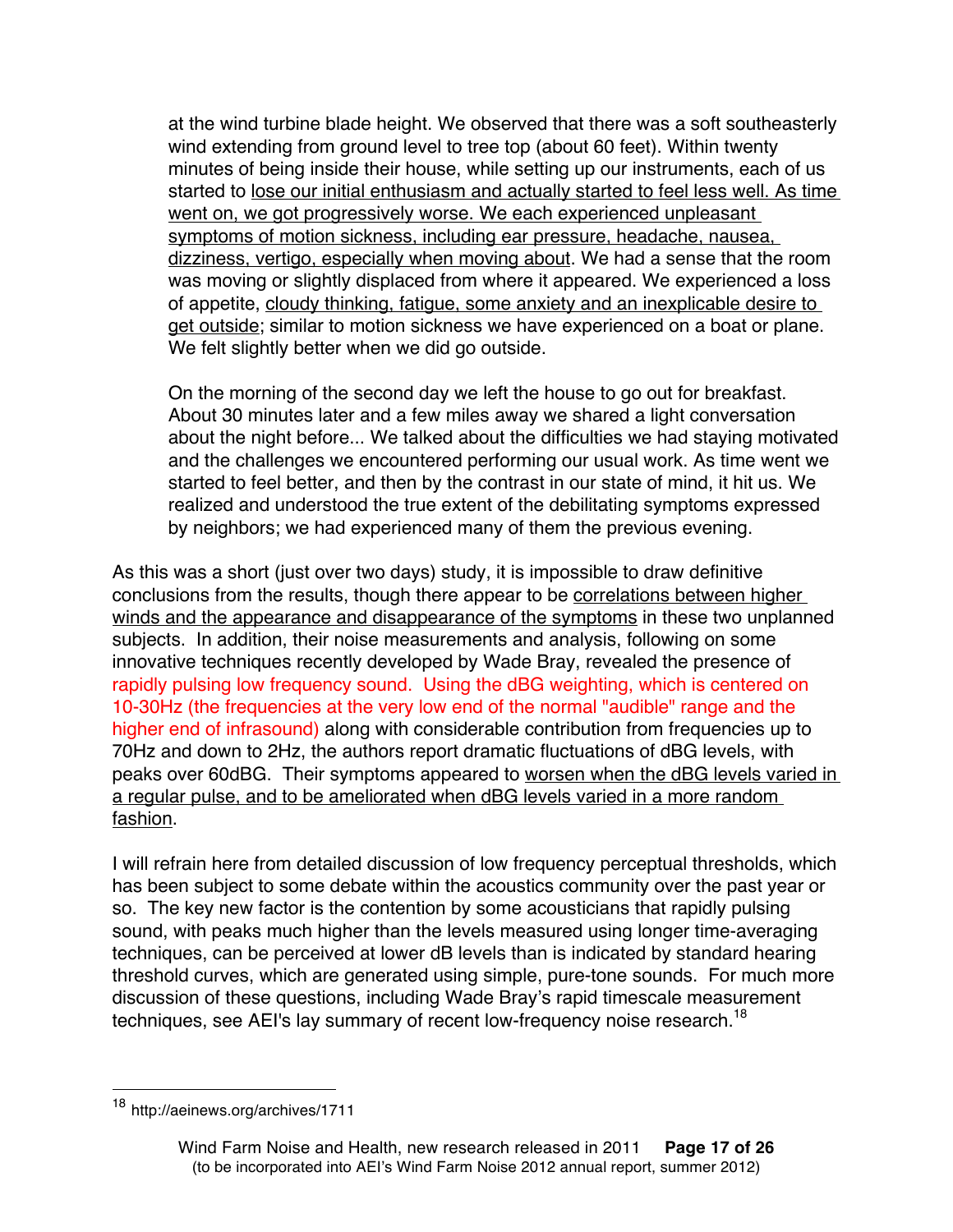Ambrose and Rand conclude their paper with the observation that the ramping-up onset of symptoms that they experienced, along with the more gradual dissipation of the symptoms after they left the site, both mimic a classic dose-response relationship; they suggest that the peak sound pressure events, which occurred on average once every 1.4 seconds, can be considered the recurring "dose" that triggered their "response." They mention a standard dose-response equation for considering cumulative effects that could be used to explore this idea further.

You may have noticed that this paper stands apart from the others reviewed here, in that it involves reported health effects that are presumably NOT stress-mediated or related to sleep disruption. That is, Ambrose and Rand may indeed have experienced an effect triggered directly by the noise exposure itself. They cannot, and do not, claim to have proven that in this short study, but their experience is an important reality check that even if the vast majority of reported health problems may be indirect, stressmediated effects, it is also likely that some people are being directly affected. Whether these people have a pre-existing condition (such as motion sensitivity), or are part of the most perceptive fringe of the normal auditory perception curve, so that they actually do hear or sense some of the low-frequency sounds more readily than most, we need to be careful not to lump all reports into any easy-to-accept framework. This applies equally to those who seem to imply that all health issues are "merely" psychological, as well as to those who might fear that everyone near turbines will get vertigo. While it appears to me that many, likely most, of the health effects being reported are stress-related, I do not for a minute presume that they all are.

We might also bear in mind that in addition to the sound waves that are the focus of virtually all discussion of community responses and health effects, turbines also create air pressure vortices that travel in the downwind direction (turbine spacing is carefully designed to avoid having downwind turbines impacted by these significant pressure differentials). Some of the reported turbine-related symptoms, including pressure in ears or chest, and a general sense of discomfort, could be related to these pressure waves. The only community response researcher to consider them that I am aware of is Bob Thorne, who feels these vortices may contribute to his observed "heightened noise zones."

## **A few more things to keep in mind**

### **Much Ado About Nothing?**

Some observers suggest that if actual, acute symptoms appear in as few as 5-10% of the people living near wind farms, then we may simply be hearing from people who represent the normal baseline rates for conditions like headaches, dizziness, tinnitus, and insomnia. This is an important question to keep in mind as we move forward and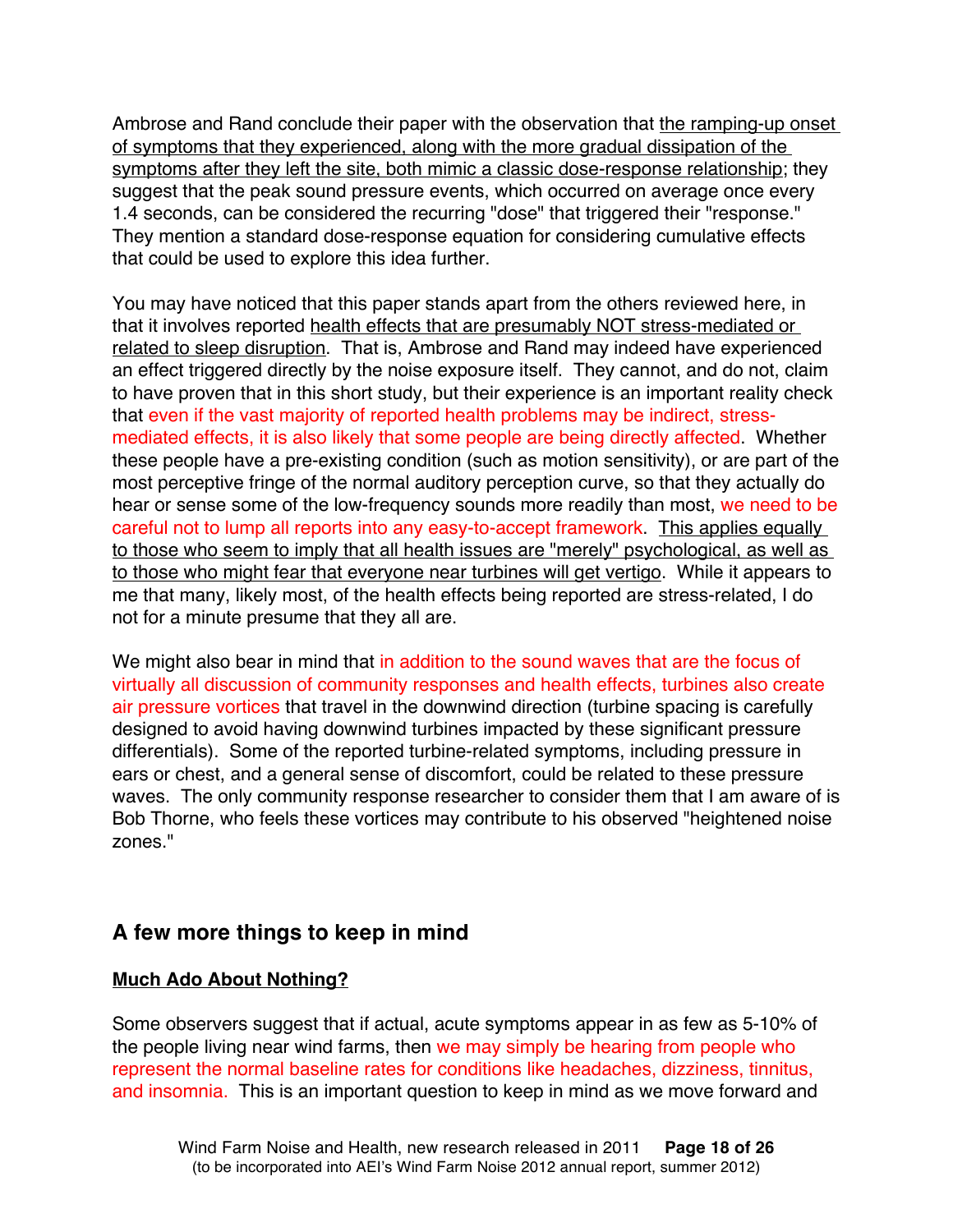have larger studies to draw conclusions from.

However, the papers considered here are assessing changes in health: typically, subjects report symptoms appearing, or increasing, after wind farms began operation, and decreasing when turbines are not operating or the subjects are away from the area. The fact that most of these studies use self-reporting of current health conditions, and retrospective reporting of earlier health status, is considered by some to be a weakness; people's memories can be distorted by recent upsets at the wind farm. Some of the studies now beginning will be attempting to redress this by doing health surveys before wind farms begin operation, and following up later with the same subjects.

But again, for now, we start where we are, and these initial studies, while perhaps not ideal, can be assessed on their merits. The authors generally are quite forthright about their methods, making it relatively easy to see both the strengths and shortcomings of the data we currently have to work with.

#### **Other surveys old and new**

#### **Scandinavia**

As further evidence of the trend suggesting that health effects may occur in just 5-15% of the nearby population, we can also look to the three seminal Scandinavian surveys by Pedersen et al. These are much larger than the recent papers considered here, ranging from 350 to 750 people each. They were primarily assessing annoyance levels, but also asked some questions about health and sleep.<sup>19</sup>

The studies found that in rural areas, annoyance ranged from 5-12% at 30-35dB, 15- 20% at 35-40dB, and 25-45% at 40-45dB. These annoyance rates dropped by half when inside homes, decreasing the stress-related risk group dramatically. And, relevant to our inquiry here, less than a third of those reporting outdoor annoyance reported any physical/health effects at all…bringing us right into the 5-10% range for people hearing 35-45dB, which generally coincides with living between a third of a mile and a mile of modern wind farms. For more on these studies, see AEI's presentation to the webinar presented by the New England Wind Energy Education Project in the summer of  $2010^{20}$ .

<sup>&</sup>lt;sup>19</sup> In considering the results of these surveys, it is important to keep in mind that the first two focused on sites that generally had only one turbine nearby, most of which were relatively small by today's standards (hundreds of kW); only the third centered predominantly on wind farms, and included some turbines up to 3MW. In addition, about half the respondents lived in "suburban" areas in which existing noise levels and noise tolerance were notably higher than in most rural areas. Still, the detail collected in these studies provides a valuable grounding for discussions that are more often based on vague impressions of annoyance rates.

<sup>20</sup> Cummings. Wind Farm Noise: Public Perception and Annoyance. NEWEEP, 2010. Available online at http://www.acousticecology.org/wind/ and http://aeinews.org/archives/972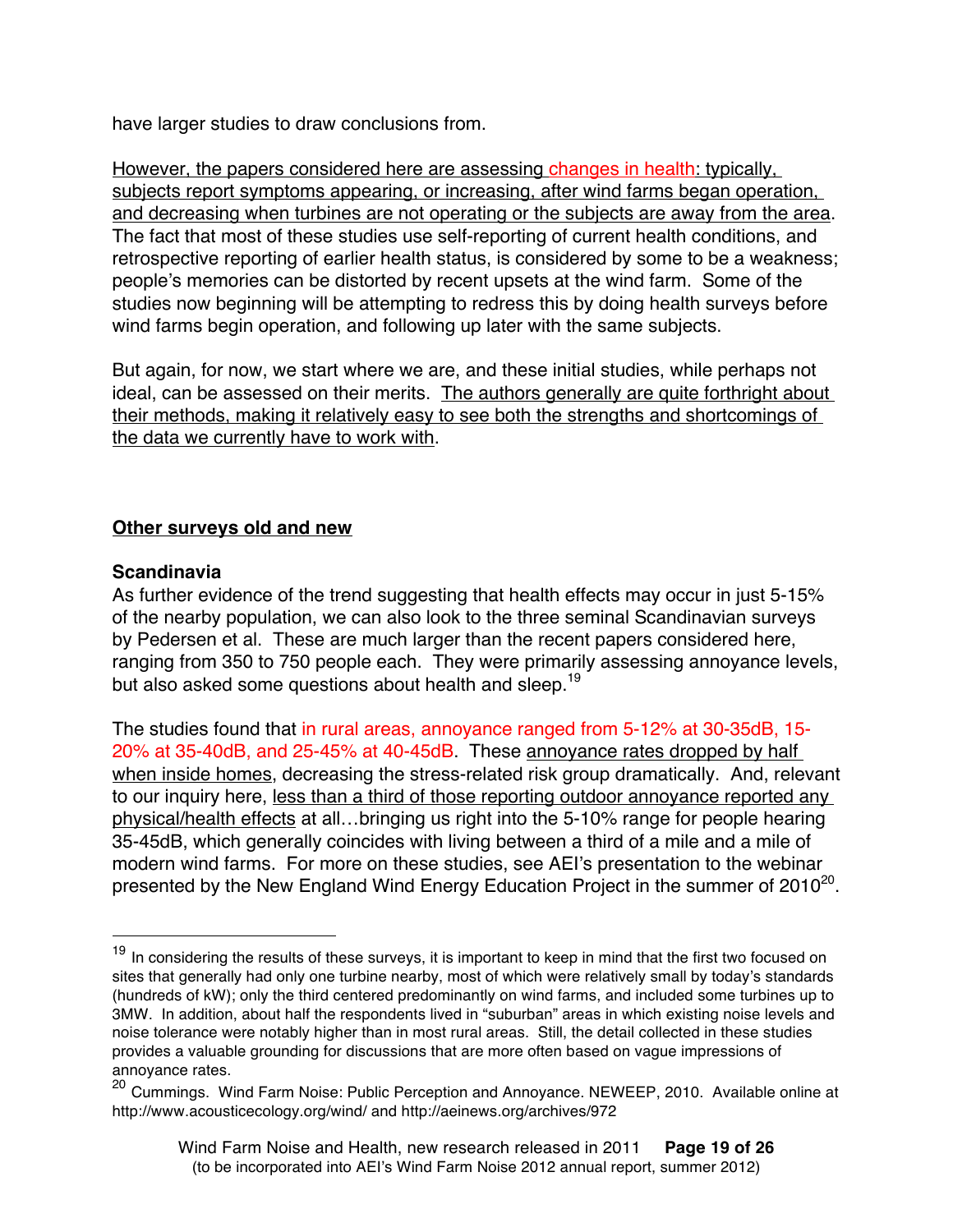The Scandinavian data has also provided raw data that has been analyzed in two recent papers. Both of these focused on a statistical analysis of many factors, rather than on rates of any specific factor; both suggest that annoyance is a better predictor of negative effects than are noise levels. Eja Pedersen $^{21}$  found that several measures of stress were associated with annoyance due to wind farm noise in all three studies, specifically, feeling "tense" and "irritable." Headache was associated with annoyance in two of the studies, and undue tiredness in one. Pedersen points out, however, that we should not assume that this is clear evidence of even an indirect causal relationship between turbine noise and stress, mediated by annoyance; she points out that people already under stress may be more apt to attend to turbine noise as an additional contributor to their pre-existing discomforts.

Roel Bakker is lead author of a forthcoming paper that was summarized in the 2011 book *Wind Turbine Noise*<sup>22</sup>, and is just about to be published in the journal Science of the Total Environment<sup>23</sup>. This analysis looked at sleep disturbance and psychological distress (as measured by a 12-item questionnaire). Here, too, the effects were related to annoyance levels, rather than noise levels. Perhaps most importantly, sleep disruption and psychological distress was far more significantly related to annoyance among those living in quiet rural areas than in more built up areas, where the relationships were weak or non-existent.

#### **Australia**

The most recent survey to address annoyance and health effects comes from South Australia. It's part of a Masters dissertation by a Zhenhua Wang, student at the University of Adelaide; a few-page summary of the results<sup>24</sup> was publicly released in early 2012, with the full dissertation to follow. There are several wind farms in Australia and New Zealand where complaints are numerous at distances much greater than those we generally hear about in the US, Canada, and Europe – many complaints beyond 2km (1.25mi), and quite a few at 3-4km, with a few scattered complaints out as far as 10km (over 6 miles). I'm not sure whether this reflects wind farms being built in areas that are otherwise particularly pristine and quiet, or a different cultural attitude toward outside noise Down Under. It appears that most of these wind farms are on ridges, with homes below; some have suggested that the landscape in some of these areas may funnel the sound further than normal, as well; such topographic factors could be responsible for the higher annoyance rates.

This new survey was returned by 64% of the residents living within 5km (3.1mi) of the

 $21$  Eja Pedersen. Health aspects associated with wind turbine noise—Results from three field studies. Noise Control Eng. J. 59 (1), Jan-Feb 2011.

<sup>22</sup> Dick Bowdler and Geoff Leventhall, Wind Turbine Noise. Multi-Science Publishing Co. Ltd., 2011.

<sup>&</sup>lt;sup>23</sup> R.H. Bakker, E. Pedersen, W. Lok, G.P. van den Berg, R.E. Stewart, J.Bouma. Effects of wind turbine sound on health and psychological distress. Science of the Total Environment (in press, 2012).

<sup>24</sup> Wang, Zhenhua. Evaluation of Wind Farm Noise Policies in South Australia: A Case Study of Waterloo Wind Farm. 2011.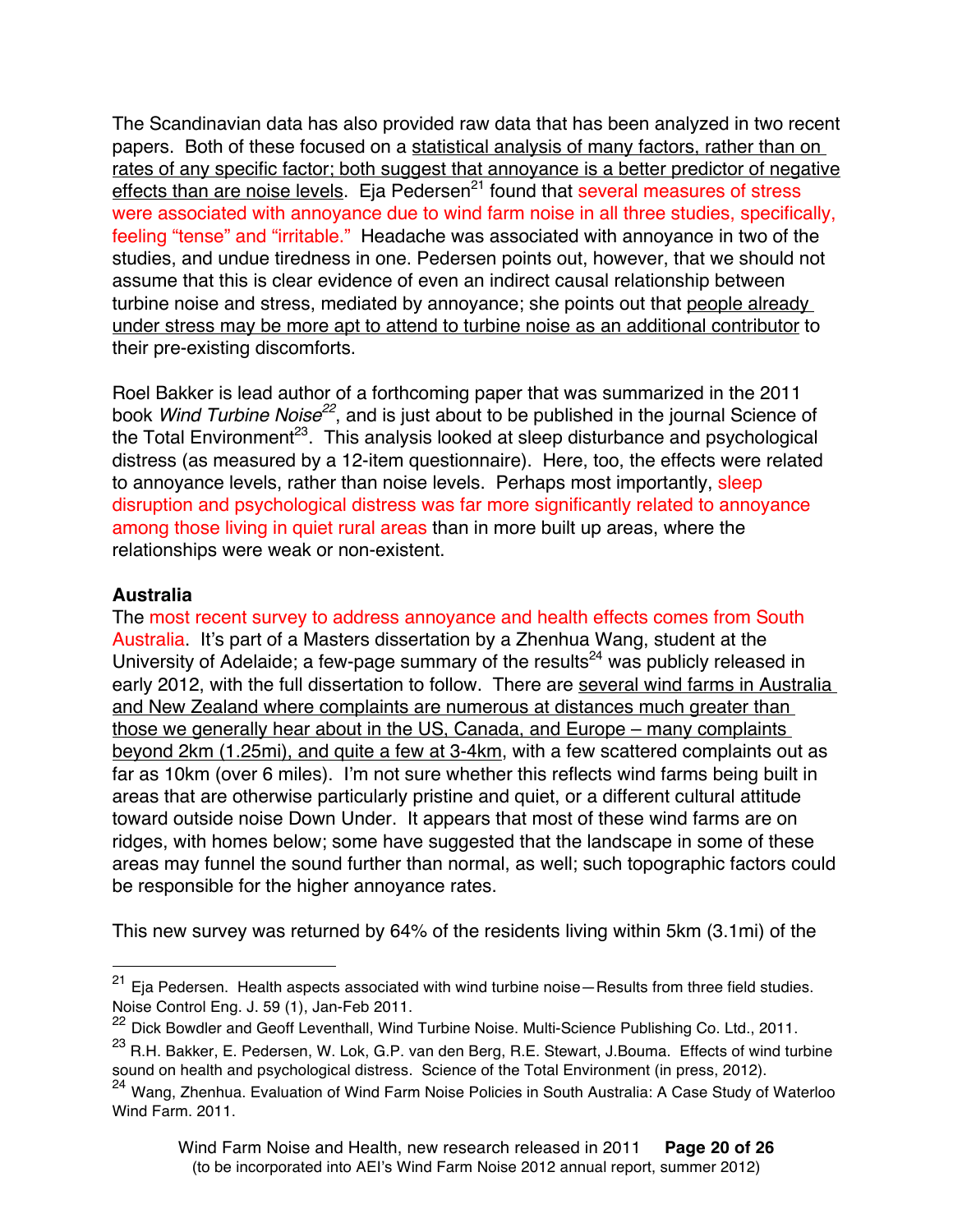Waterloo Wind Farm, and in keeping with the apparently greater annoyance levels Down Under, its results are striking: 70% of respondents said they'd been negatively affected by noise, including 54% who rated themselves moderately or very affected. Of those affected, 38% reported health effects (i.e., 26.6% of the total number of respondents); i.e. about half of those moderately or very affected by noise. Even if the entire 36% of local residents who did not respond to the survey were totally unaffected, those reporting effects in the survey represent 32% of all residents within 5km being moderately or very affected by the noise, with 18% reporting health effects. Huh.

For reference on the other end of the spectrum, the Netherlands surveys suggest that just 8% of those within 2.5 km (1.5mi) of turbines are "rather" or "very" annoyed with wind farm noise. This has become a commonly referenced "general" annoyance rate; though the Pedersen studies (which this one builds on) also tend to show substantially higher annoyance in rural areas than in suburban ones (these overall averages include about half suburban respondents; see also footnote 20).

#### **van den Berg "Effects of sound on people" chapter**

Likewise, Frits van den Berg's chapter in *Wind Turbine Noise25*, which was also presented as a paper<sup>26</sup> at the Wind Turbine Noise 2011 meeting in Rome, provides a detailed overview of earlier and more recent studies of looking at annoyance, sleep disruption, and health effects around wind farms (it includes the Shepherd and Hanning papers summarized above). Rather than repeat much of this here, I encourage you to read the chapter or paper; the latter will be available on AEI's wind farm noise resource page<sup>27</sup>. I will note that van den Berg manages to summarize the essence of each paper's findings far more concisely than I have!

But for now, our focus is health effects, rather than annoyance; look to the AEI Wind Farm Noise 2012 annual report (forthcoming, summer 2012) for more comprehensive summaries of annoyance rate surveys, including summations in the van den Berg chapter and paper.

#### **Meet the New Stress, Same as the Old Stress**

Geoff Leventhall, a British acoustician who's become one of the most widely-cited critics of the idea that infrasound and low-frequency sound from wind farms is strong enough to cause health problems, has also been quick to acknowledge that noise-related stress is likely to be a significant factor in community responses to wind farms.

<sup>&</sup>lt;sup>25</sup> Dick Bowdler and Geoff Leventhall, Wind Turbine Noise. Multi-Science Publishing Co. Ltd., 2011.

<sup>26</sup> Frits van den Berg. An overview of residential health effects in relation to wind turbine noise. Fourth International Meeting on Wind Turbine Noise, Rome, Italy, 12-14 April 2011.

<sup>27</sup> See http://www.acousticecology.org/wind/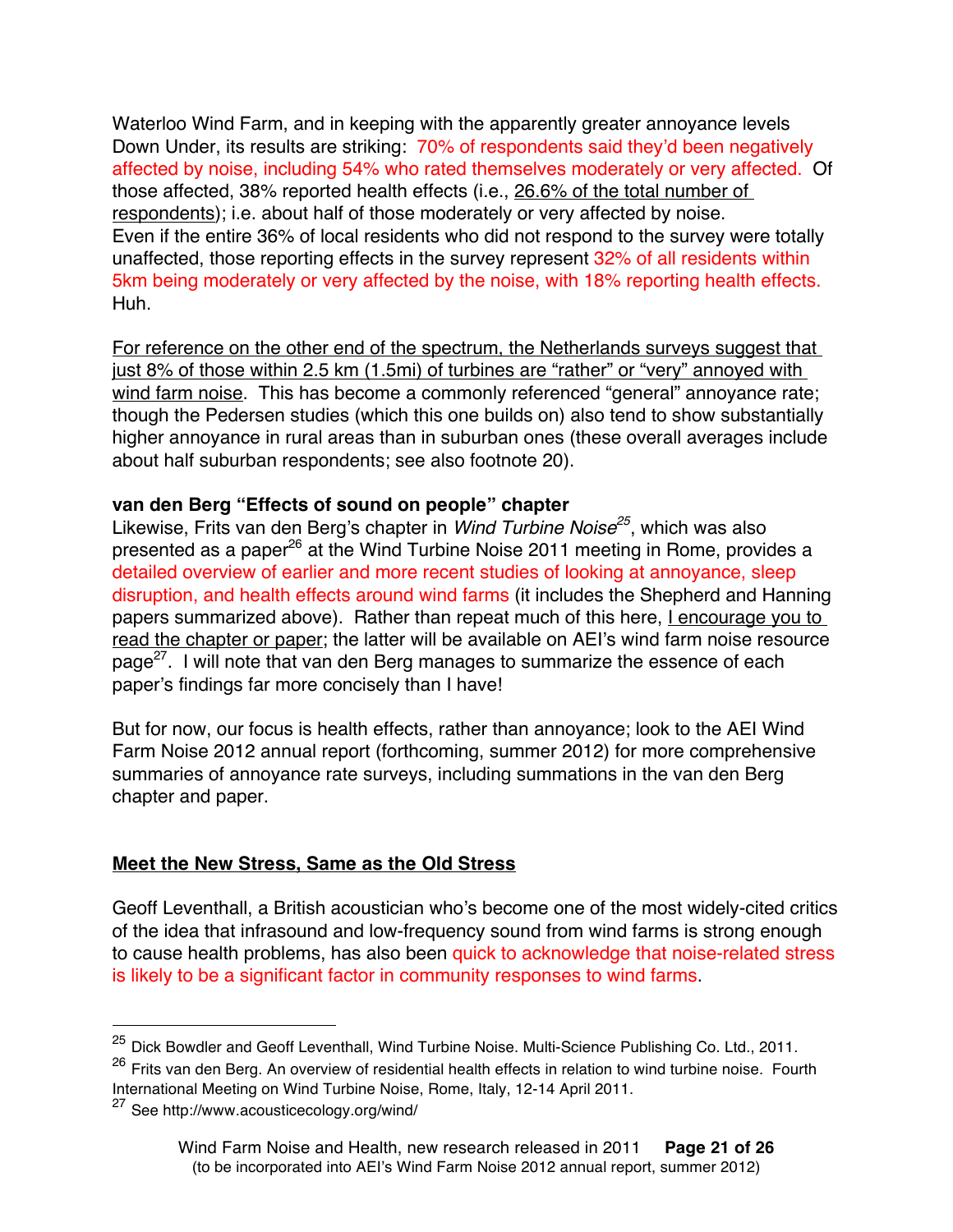In a detailed article in Engineering and Technology Magazine<sup>28</sup>, published in 2009 just prior to the publication of Nina Pierpont's Wind Turbine Syndrome book, Leventhal opined, "The wind developers are going to rubbish her book, and quite rightly so, but what must be accepted – and developers don't want to accept this – is that yes, people are disturbed. If people are consistently disturbed, and their sleep is consistently disturbed, then they will develop some very ʻunclever' stress symptoms. That will lead to stress-related illness."

Elaborating in a white paper he wrote entitled, "Wind Turbine Syndrome – An appraisal," Dr Leventhall critiques Pierpont's approach and conclusions, but says of the identified stress symptoms:

"I am happy to accept these symptoms, as they have been known to me for many years as the symptoms of extreme psychological stress from environmental noise, particularly low frequency noise. The symptoms have been published before…The so called "wind turbine syndrome" cannot be distinguished from the stress effects from (any) persistent and unwanted sound. These are experienced by a small proportion of the population and have been well known for some time."

In other words, Leventhall believes that the stress-mediated health effects we're hearing about around wind farms are not due to any special qualities of turbine noise, but rather simply to people dealing with unwanted turbine noise in their environment and homes.

### **Doctors Down Under urging people to move from homes?**

While most of my energy and attention has been focused on community responses in the U.S., along with following the publications in journals and conferences and press reports worldwide, I should mention at least in passing that I've come across several news reports from Australia that mention doctors urging patients move from their homes after they experienced negative health effects. This is not something I've found any solid studies on, but it has stood out in my ongoing monitoring of wind farm siting; I'm not aware of other regions in which doctors have made such recommendations (update: I just came across reference to an initiative in Quebec that was signed on to by 40 physicians29). Two General Practitioners are seen in a short video by the Waubra Foundation<sup>30</sup> on health issues near wind farms, as are two apparently hearty men who

<sup>&</sup>lt;sup>28</sup> See http://eandt.theiet.org/magazine/2009/17/quiet-revolution.cfm

<sup>29</sup> See http://terrecitoyenne.qc.ca/?p=325

 $30$  The Waubra Foundation is closely associated with Landscape Guardians, which is widely seen as a climate-change denialism organization, with significant ties to the oil and gas industry. Dr. Sarah Laurie, who spearheads their health-related efforts, affirms in personal communication that some board members have a broader agenda, but says she was strongly pro-wind until 2010 when she began hearing from GPs about patients with health issues, that her sole concern is health of neighbors, and that board members "respect each others' differences." As suggested above, and as studied by Robert Thorne, reports of both quality of life impacts and health effects are more commonly reported at relatively large distances in Australia and New Zealand, with many complaints at 2km, and quite a few out to 3-4km. Waubra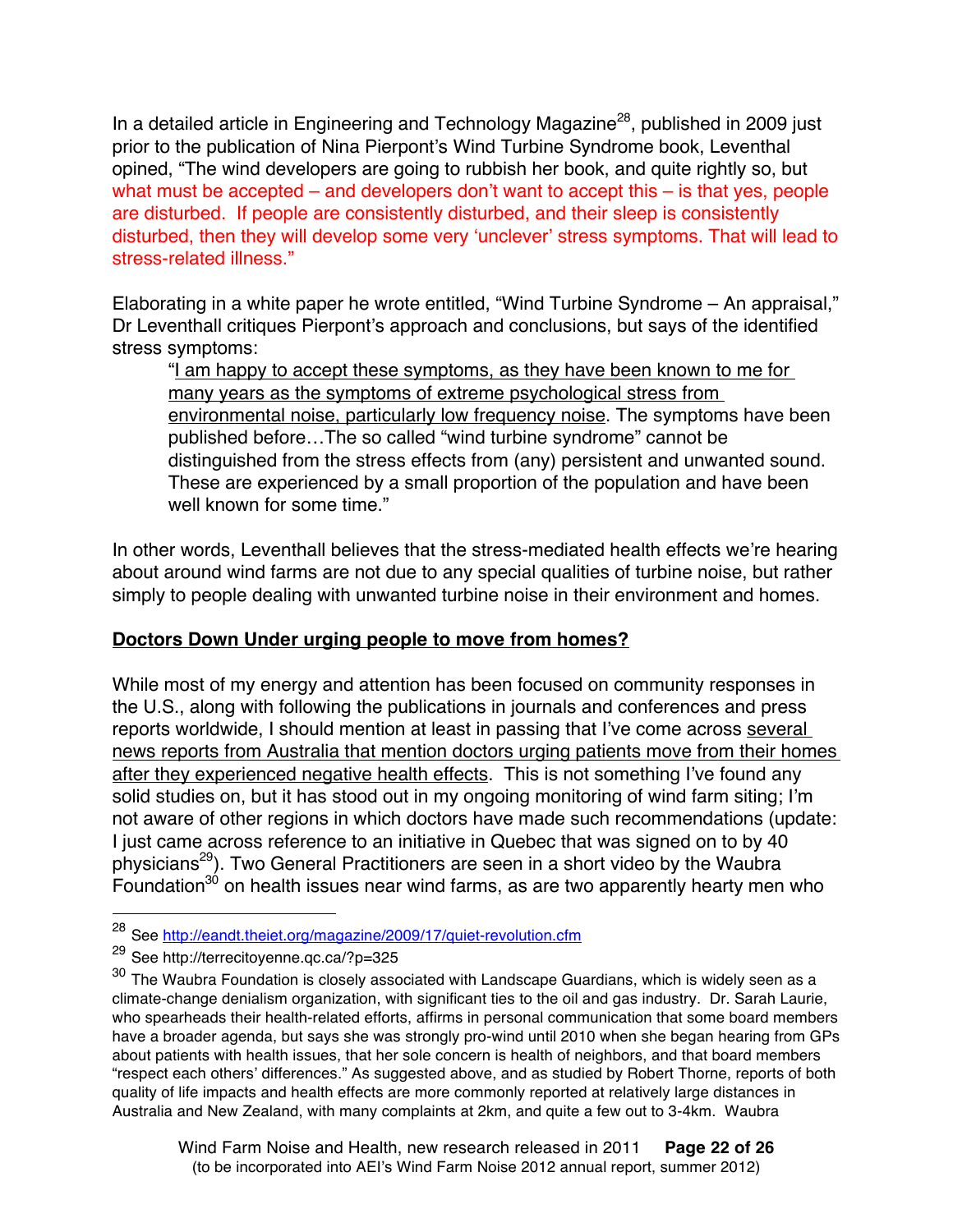had to move from their homes after wind farms became operational nearby; the video can be viewed at http://www.youtube.com/watch?v=IEh3sooKU8A

The Waubra video is actually a perfect example of the difficulty we confront in considering the health effects issue. The testimonials are heartfelt and compelling; as I mentioned, I wouldn't wish this on any of the folks living in my valley. Yet also, the end of the video highlights that after years of working on this issue, the Waubra Foundation has identified 90 people in four southeastern Australia states who are struggling with health effects (and that "over 20 families" have abandoned their homes across the country). I think it's safe to say that those 90 people once again represent 10% or less of the total population living within earshot of the thirteen wind farms they list as locations of issues, and certainly of the thirty wind farms operating in the four states<sup>31</sup> (though it would be interesting to know if the bulk of those 90 families live around just a few of the thirteen).

So again, I find myself turning to the Thorne and Shepherd studies from Australia and New Zealand that focus on the much higher rates of severe annoyance and impacts on rural quality of life and amenity. And again, I find myself wondering how we can begin to discern the differences between the few wind farms triggering widespread noise issues – the 13 in this region – and the 17 others where even Waubra hasn't heard of any problems. In the US, it's likely that the proportion of "problem wind farms" is even lower, since most of our installed capacity is still in the wide-open spaces of the west. What are the indicators that might clue us in to where we need to be more sensitive to more significant community reactions to wind farm noise? Looking at typical setbacks, population density, or community make-up of places with lots of complaints, as compared to places with few or no noise issues, might help us to move forward in a way that both protects rural quality of life and maintains our momentum toward increased wind energy generation.

## **Conclusions**

So, what have we found? Remembering that to get a full picture of health impacts research, you should also be familiar with some of the larger literature reviews published by government entities and industry trade associations, this overview of direct research in communities where health impacts are being reported suggests a few things:

• First, health effects may be more common in a relatively small subset of the population that have pre-existing conditions that could make them more

See http://ramblingsdc.net/Australia/WindPower.html

 $\overline{a}$ Foundation appears to take an especially hard line, urging setbacks of 10km, since that's the greatest distance they've heard of problems. This extreme position raises questions about whether Waubra's goal is simply health, or effectively stopping wind development.<br> $31$  See http://ramblingsdc.net/Australia/WindPower.html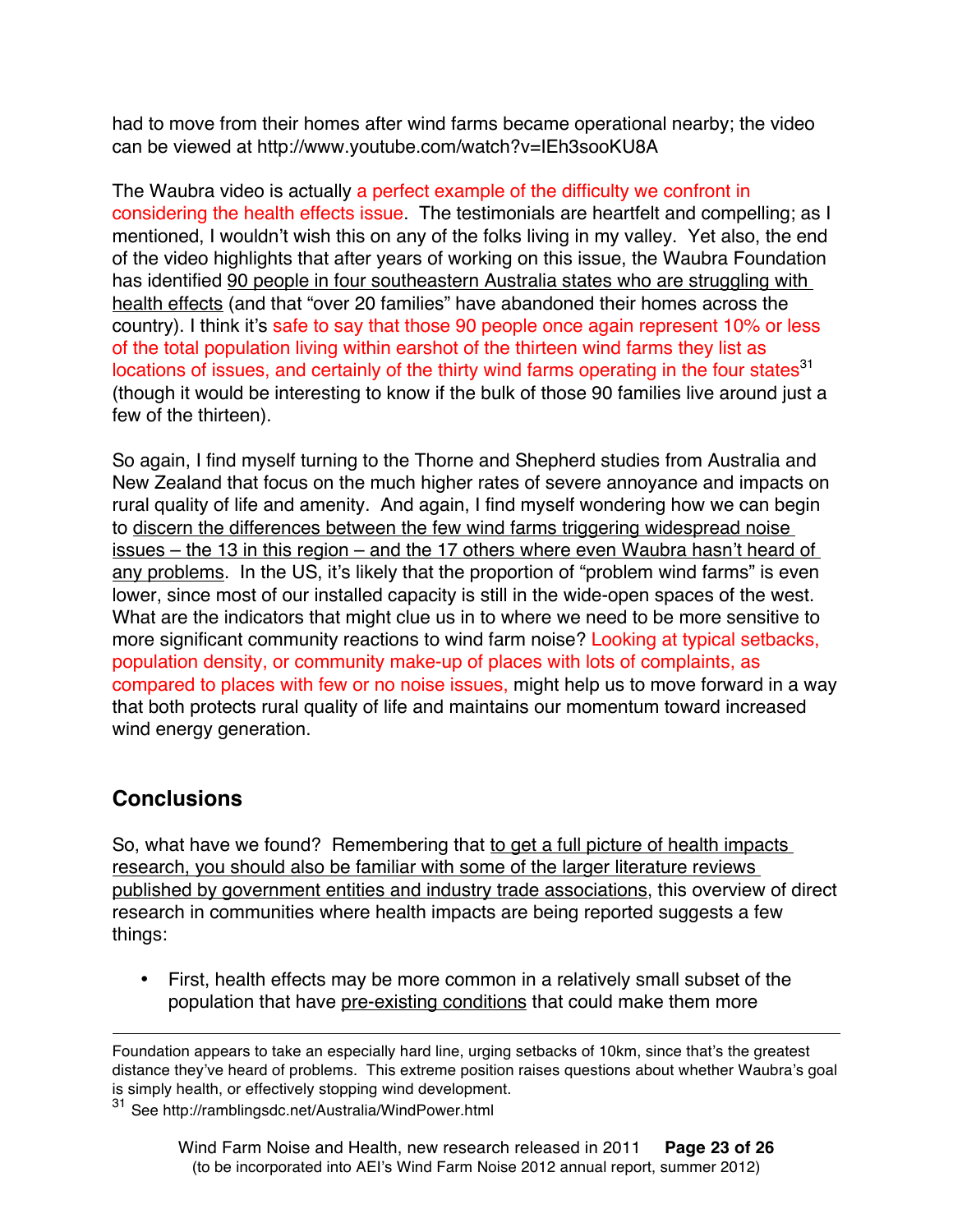susceptible to being affected by noise, perhaps especially low-frequency noise.

- Second, those who are noise sensitive (roughly 20% of the population, especially in rural areas) are more likely to be annoyed by sound in general, and wind turbines in particular. This annoyance, and/or a related increase in sleep disruption caused by turbine noise, can lead to stress-related disease symptoms.
- Third, among the rest of the population, especially among the 30-50% who are neither especially noise sensitive nor extremely noise tolerant, those who are annoyed by wind turbine noise (due to being woken, or simply because they resent the new noise intrusion in their rural landscape) may also develop some stress-related responses. This group is also more likely to simply resent the new new noise intrusion in their community, even if they are not experiencing any health effects.

The evidence currently available from community surveys suggests that while in some types of communities, a quarter to half of those close enough to turbines to hear them at 40dB or more may find them particularly annoying and unwelcome, a much smaller proportion of the nearby population is actually reporting negative health effects. (For more on rural annoyance rates, see AEI's Wind Turbine Noise 2011 report<sup>32</sup>, and the upcoming 2012 version, which will summarize all known community response surveys.)

If this inquiry is being undertaken in order to inform decisions about siting standards, then it will always be important to look at both annoyance rates and health impact rates *among those closest to the turbines*. It tells us nothing to hear that, say, 95% of community members feel fine about a wind farm, when most in the community live miles away from turbines. Analysis of annoyance (as a possible precursor to stress-related health effects) and of reported health changes needs to consider rates within a half mile or kilometer, as well as rates between a half mile and mile or 1-2km, in order to provide useful information for deciding what setback between wind turbines and neighbors is appropriate.

But however we analyze these questions, we will be left with a social choice. Some people will be negatively affected by almost any new noise source or change in the local landscape. A tiny proportion of the population could well experience authentic health effects from turbine sounds that are over a mile away and just barely audible; at the other end of the spectrum, in some types of communities, a large proportion of those hearing nearby turbines regularly may hate the new noise and become quite worked up over it.

Communities will need to decide what level of impact is acceptable. Some may decide that they don't want to subject any neighbors to even occasionally audible wind turbine noise (some such communities have adopted large setbacks, up to 2km or even 2 miles). Others might feel that contributing to a national push toward renewable energy

 <sup>32</sup> See aeinews.org/archives/1393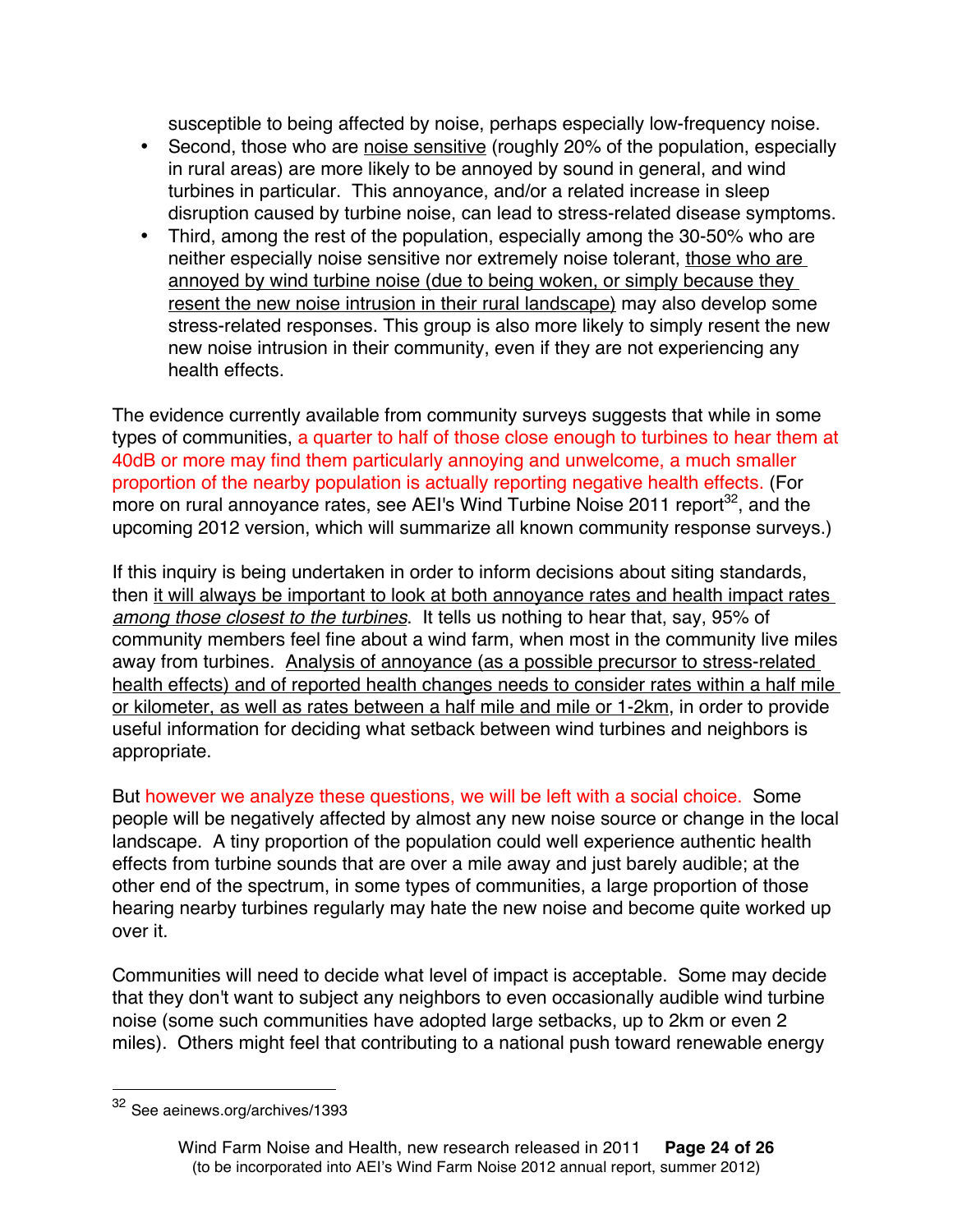is worth the trade-off of knowing that 5-10% of those within a mile may have more headaches, or sleep disruption that leads to poor concentration and work performance (such communities, aiming for a "happy medium," have chosen setbacks of a mile, or sometimes 3000 feet). I suspect that few would welcome the thought of half of the nearby neighbors feeling that their homes were far less welcoming and relaxing than they used to be (which has been the experience in some of the communities that adopted setbacks of a third of a mile or less). But the question will always be there: where do we want to draw the line?

I would be remiss if I didn't also stress here that the annoyance rates and health effects rates reported in communities with strong negative reactions to wind farms are not representative of all wind farms. By contrast, it's notable that in ranching country, where most residents are leaseholders and many live within a quarter to half mile of turbines, health and annoyance complaints are close to non-existent; some have suggested that this is evidence of an antidote to wind turbine syndrome: earning some money from the turbines. More to the point, though, the equanimity with which turbine sound is accommodated in ranching communities again suggests that those who see turbines as a welcome addition to their community are far less likely to be annoyed, and thus to trigger indirect stress-related effects. Equally important to consider, ranchers who work around heavy equipment on a daily basis are also likely to be less noise sensitive than average, whereas people who live in the country for peace and quiet and solitude are likely more noise-sensitive than average. And, there are some indications that in flat ranching country, turbine noise levels may be more steady, less prone to atmospheric conditions that make turbines unpredictably louder or more intrusive. When considering the dozens of wind farms in the midwest and west where noise complaints are minimal or non-existent, it remains true that the vast majority of U.S. wind turbines are built either far from homes or in areas where there is widespread tolerance for the noise they add to the local soundscape.

Here we find ourselves once again at the crux point that needs to be factored in to wind farm siting standards: not every community will respond similarly to the new noise that wind farms undeniably add to the local soundscape. Siting standards need to be flexible enough to recognize these differences; one setback, or one dB limit, clearly does not fit all. Let's not forget, either, that a large proportion of US wind farms are still being built in the vast expanses of the Great Plains and intermountain west. Many of these, likely still representing the majority of US wind generating capacity, are miles from any home. This is clearly the best place for them to be, as recently stressed by wind historian Robert Righter<sup>33</sup>.

One of the purposes of this summary is to ease the fear that health impacts will be widespread around any new wind farm. But I certainly am not implying that the 10%, or 5%, who are suffering, should be disregarded. To make it personal, if faced with the

<sup>33</sup> Robert Righter. Windfall: Wind Energy in America Today. University of Oklahoma Press, 2011. See summary of his point on noise and siting at http://aeinews.org/archives/1726

Wind Farm Noise and Health, new research released in 2011 **Page 25 of 26** (to be incorporated into AEI's Wind Farm Noise 2012 annual report, summer 2012)